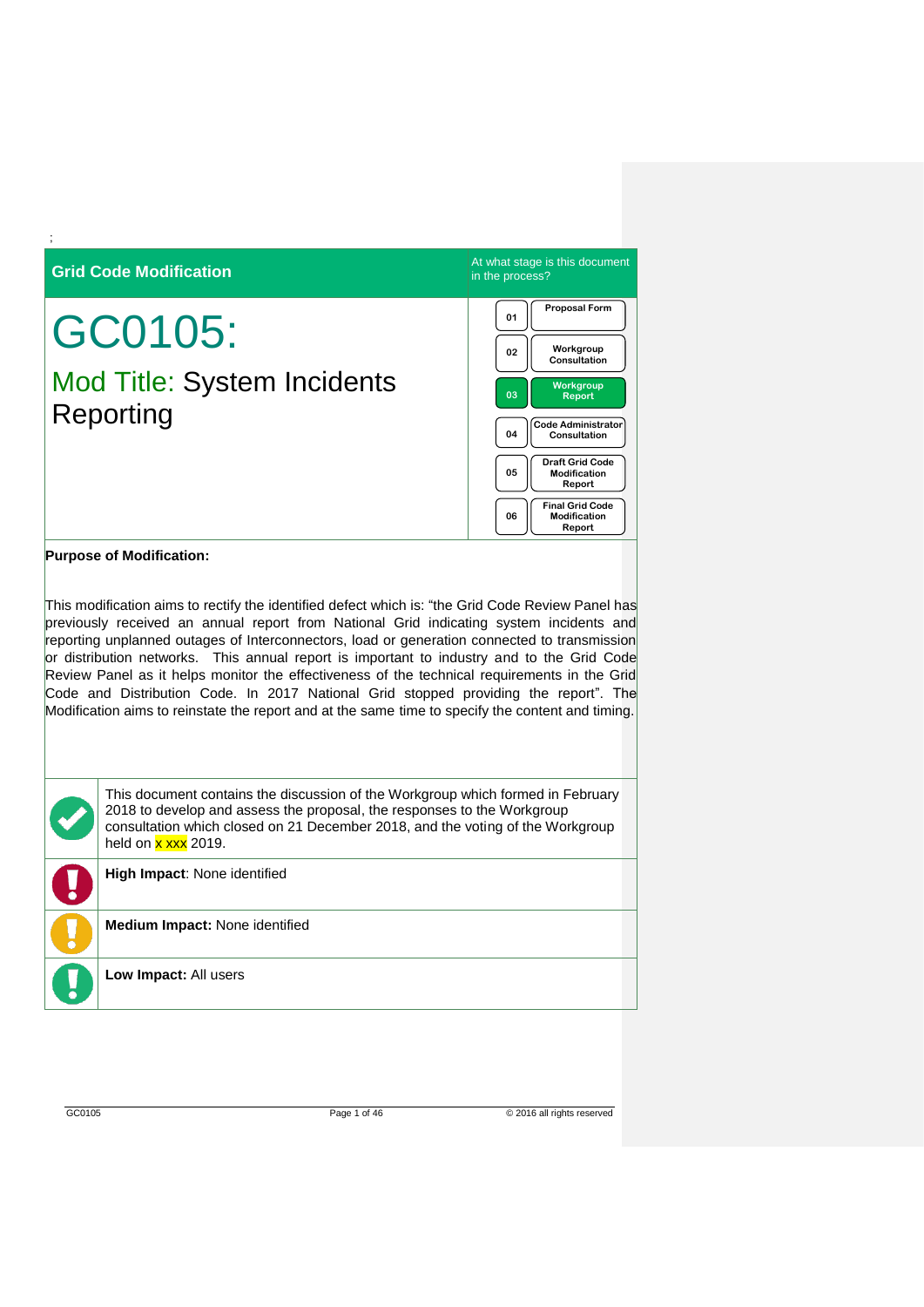| <b>Contents</b>                                                                              |     |
|----------------------------------------------------------------------------------------------|-----|
| <b>About this document</b><br>1                                                              | 3   |
| $\mathbf{2}$                                                                                 | 5   |
| <b>Original Proposal</b>                                                                     |     |
| 3<br><b>Proposer's Solution</b>                                                              | 6   |
| <b>Workgroup Discussions</b><br>4                                                            | 8   |
| 5<br><b>Workgroup Vote</b>                                                                   | 16  |
| <b>GC0105: Relevant Grid Code Objectives</b><br>6                                            | 18  |
| <b>Implementation</b><br>7                                                                   | 19  |
| 8<br><b>Legal Text</b>                                                                       | 20  |
| Annex 1: GC0105 Terms of Reference                                                           | 21  |
| Annex 2: Most recent system incidents report to GCRP in<br>January 2017 ref ROCOF GCRP 15-16 | 26  |
| <b>Annex 3: Proposer Presentation to Workgroup October 2018</b><br>"Examples of reporting"   | 34  |
| <b>Annex 4: NGET Proposed Workgroup Alternative Grid Code</b><br><b>Modification (WAGCM)</b> | 42  |
| <b>Annex 5: Workgroup Consultation Responses</b>                                             | 40  |
| <b>Annex 6: Workgroup Attendance Register</b>                                                | 441 |
| <b>Annex 7: Proposer's Solution Legal Text</b>                                               | 42  |
| <b>Annex 8: WAGCM1 Legal Text</b>                                                            | 43  |
|                                                                                              |     |

# **Timetable**

| The Grid Code Review Panel has agreed the following timetable: |  |  |  |  |  |  |  |
|----------------------------------------------------------------|--|--|--|--|--|--|--|
| 10 October 2017                                                |  |  |  |  |  |  |  |
| 22 February 2018                                               |  |  |  |  |  |  |  |
| 29 November 2018                                               |  |  |  |  |  |  |  |
| xxxx 2019                                                      |  |  |  |  |  |  |  |
| <b>xxxx 2019</b>                                               |  |  |  |  |  |  |  |
| <b>xxxx 2019</b>                                               |  |  |  |  |  |  |  |
| <b>xxxx 2019</b>                                               |  |  |  |  |  |  |  |
| <b>xxxx 2019</b>                                               |  |  |  |  |  |  |  |
| <b>xxxx 2019</b>                                               |  |  |  |  |  |  |  |
| <b>xxxx 2019</b>                                               |  |  |  |  |  |  |  |
|                                                                |  |  |  |  |  |  |  |

# **Any questions?** Contact: Emma Hart **Code Administrator** CO [Emma.Hart@nationalgrid.com](mailto:Emma.Hart@nationalgrid.com) **07790370027 Proposer: Guy Nicholson, Statkraft (formally Element Power) National Grid Representative: Greg Heavens**  $\mathbb{C}$ [greg.heavens@nationalgrid.com](mailto:greg.heavens@nationalgrid.com)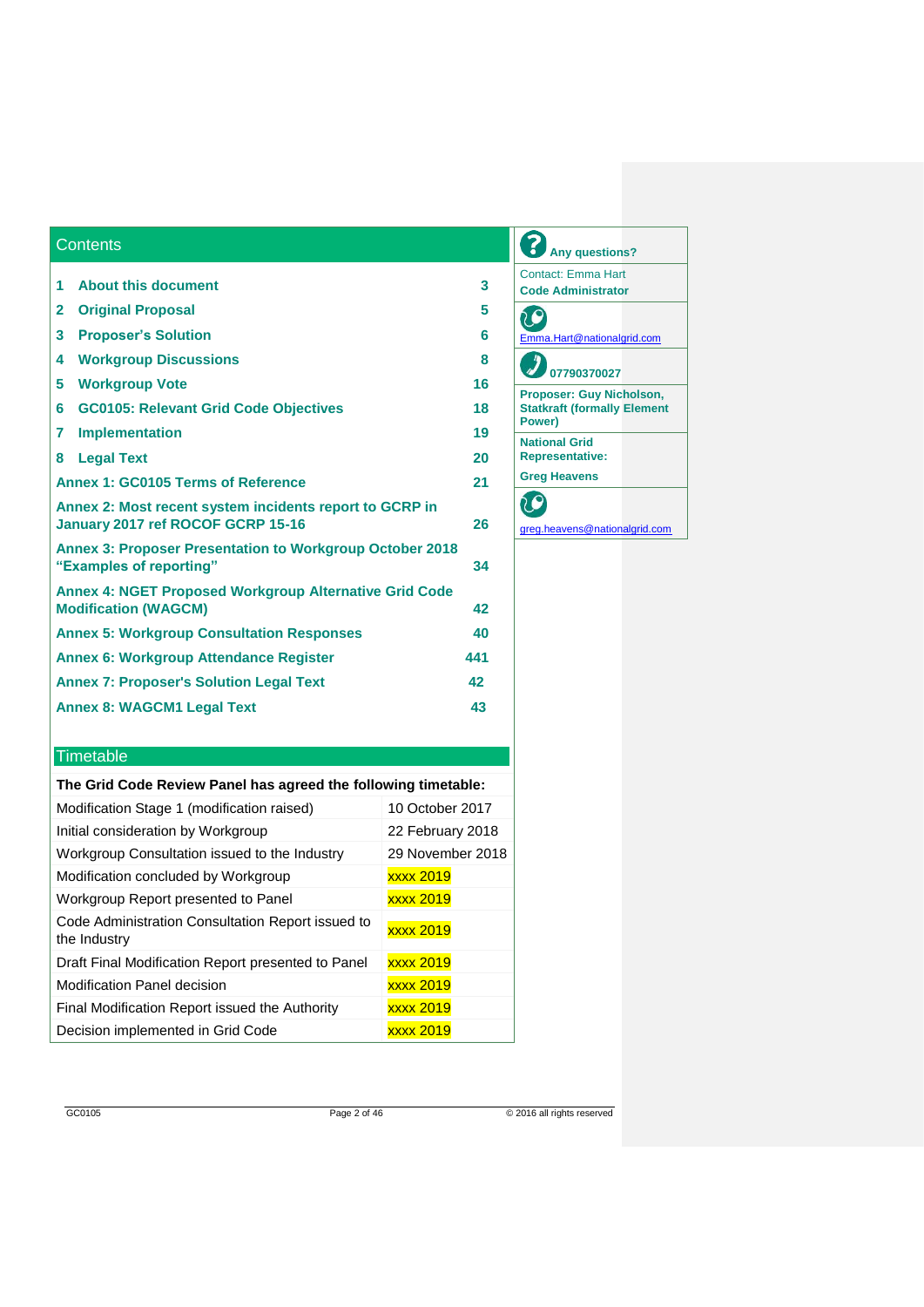## **1 About this document**

#### **Executive Summary**

This document is the Workgroup Report and contains the discussion of the Workgroup which formed in February 2018 to develop and assess the proposal.

GC0105 was proposed by Element Power, which was subsequently acquired by Statkraft (the Proposer) on 10<sup>th</sup> October 2017. The modification proposal was submitted to the Grid Code Review Panel for its consideration on 18 October 2017. The Panel decided to send the Original Proposal to a Workgroup to be developed and assessed against the Applicable Grid Code Objectives.

The Proposer raised the modification proposal due to an identified defect, defined below, in the Grid Code. The defect relates to the continued production of an annual report on system incidents by National Grid in its role as the Electricity System Operator. The Proposer's Original Solution, put forward on 10<sup>th</sup> October 2017, was modified during the Workgroup process (6 Workgroup meetings, a consultation and bilateral discussions) to the Proposer's Solution in Section 3 below. National Grid have proposed an alternative modification proposal (WAGCM) which is set out in Annex 4. As part of the work undertaken by the Workgroup, a Workgroup Consultation, which closed on 21 December 2018, was undertaken. The details of the outcome of the consultation can be found in Section 4 and the responses are detailed in Annex 5. The Workgroup has voted on the options and recorded their views in Section 5 below.

In this document the following terms are used:

| Term/Acronym                                                              | <b>Definition</b>                                                                                                                      |  |  |  |  |
|---------------------------------------------------------------------------|----------------------------------------------------------------------------------------------------------------------------------------|--|--|--|--|
| Grid Code Review Panel (GCRP)                                             | A Panel of elected and appointed<br>individuals that make decisions in relation<br>to proposed and ongoing Grid Code<br>modifications. |  |  |  |  |
| National<br>Grid<br>Electricity<br>System<br>Operator (National Grid ESO) | The Electricity System Operator for<br><b>England and Wales</b>                                                                        |  |  |  |  |
| Original Proposal                                                         | This is the Modification Proposal as<br>raised on 10 October 2017 and presented<br>to the Grid Code Review Panel 18                    |  |  |  |  |
| GC0105                                                                    | Page 3 of 46<br>© 2016 all rights reserved                                                                                             |  |  |  |  |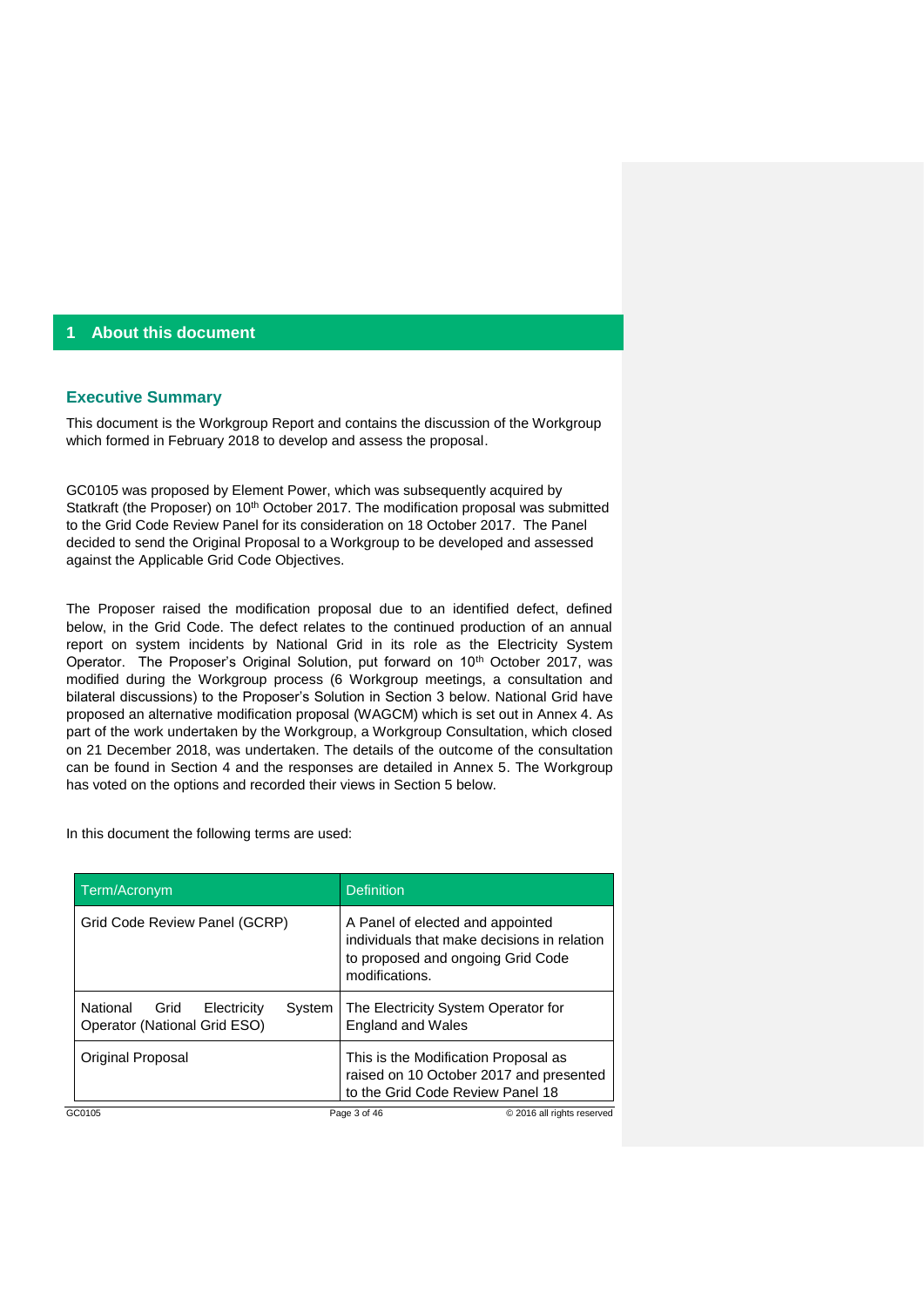|                                                                  | October 2018.                                                                                                                           |  |  |  |  |
|------------------------------------------------------------------|-----------------------------------------------------------------------------------------------------------------------------------------|--|--|--|--|
| Proposer's Solution                                              | This is the Proposer's final solution (i.e.<br>Modification) developed through the work<br>of the Workgroup.                            |  |  |  |  |
| RoCoF                                                            | Rate of Change of Frequency Hz/s                                                                                                        |  |  |  |  |
| System Operation Guideline (SOGL)                                | The European Union System Operation<br>Guideline                                                                                        |  |  |  |  |
| <b>STCP</b>                                                      | <b>System Operator Transmission Owner</b><br>Code (STC) Procedure.                                                                      |  |  |  |  |
| System Operator Transmission Owner<br>Code (STC)                 | A code that defines the relationship<br>between the transmission system owners<br>and the National Grid Electricity System<br>Operator. |  |  |  |  |
| Grid<br>Workgroup<br>Alternative<br>Code<br>Modification (WAGCM) | This is the alternative proposal that has<br>been raised by the National Grid ESO<br>representative.                                    |  |  |  |  |

### **Background**

GC0105 aims to amend the Grid Code to incorporate a Systems Incident Report that would be produced by National Grid ESO. The Workgroup consulted on the Proposers Solution and WAGCM and a total of four responses were received. These responses can be found in Annex 5 below.

Section 2 (Original Proposal) and Section 3 (Proposer's Solution) are sourced directly from the Proposer and any statements or assertions have not been altered or substantiated/supported or refuted by the Workgroup. Section 4 of the Workgroup Report contains the discussion by the Workgroup in relation to the Original Proposal and Proposer's Solution and the work undertaken to reach its final form as presented in this report.

The Grid Code Review Panel detailed in the Terms of Reference the scope of the work for the GC0105 Workgroup and the specific areas the Workgroup should consider. The table below details these specific areas where the Workgroup have covered them.

The full Terms of Reference can be found in Annex 1.

| <b>Specific Area</b>                                            | Location in the report      |
|-----------------------------------------------------------------|-----------------------------|
| Impact on system processes for National<br>Grid and other users | Section 3 & 4 of the report |

GC0105 **Page 4 of 46** © 2016 all rights reserved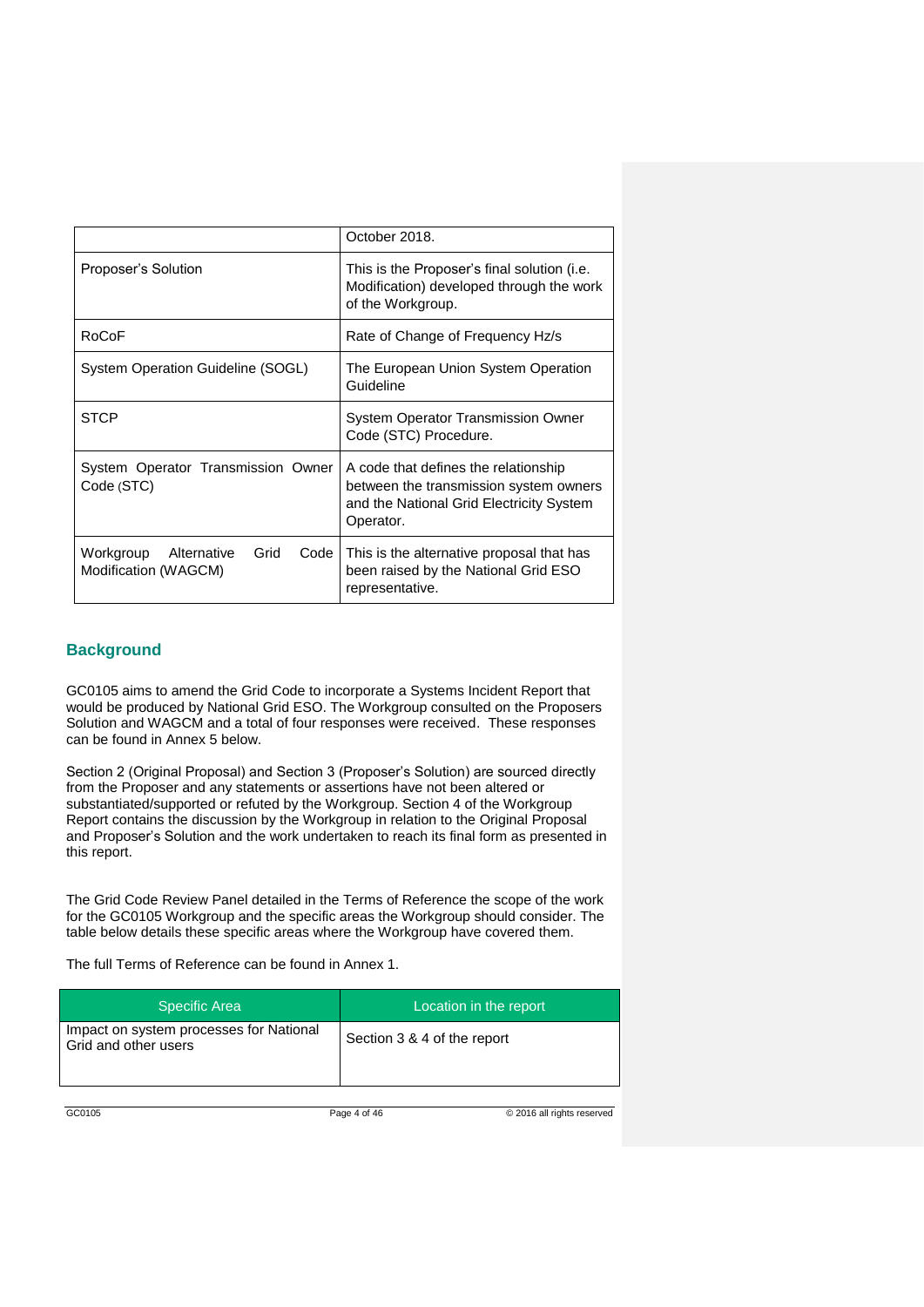| History of previous reports and<br>consideration of previous reporting<br>mechanism                    | Section 3 & 4 of the report |
|--------------------------------------------------------------------------------------------------------|-----------------------------|
| Benefits to system operator and users in<br>helping to perform future policy                           | Section 3 & 4 of the report |
| Suitability/flexibility of report for future use                                                       | Section 3 & 4 of the report |
| Inclusion of 'SOF' scenarios and<br>demonstration of what industry wants to do<br>with the information | Section 3 & 4 of the report |

# **2 Original Proposal**

#### **Defect**

The Grid Code Review Panel has previously received an annual report from National Grid indicating system incidents and reporting unplanned outages of Interconnectors, load or generation connected to transmission or distribution networks. This annual report is important to industry and to the Grid Code Review Panel as it helps monitor the effectiveness of the technical requirements in the Grid Code and Distribution Code. In 2017 National Grid stopped providing the report.

#### **What**

National Grid has produced System Incidents reports for the Grid Code Review Panel on an approximate annual basis for approaching 20 years; however, the requirement to do so and the specification for the report have not been included in the Grid Code. The requirement for National Grid in its role as GB System Operator to provide this report to the Panel needs to be enshrined in the Grid Code.

## **Why**

National Grid has provided the report in the past. The report has been vital in monitoring the effectiveness of the Grid Code for example the risk of generation and consequently load disconnection as a result of high Rate of Change of Frequency (RoCoF) events. The reporting procedure was established in 1997 and was referenced in National Grid's February 2009 report on the load disconnection during the significant system incident occurring on 27 May 2008.

Under the new governance arrangements, National Grid has taken the view that the System Incidents report is not mandated by the Grid Code and therefore may not necessarily be delivered. By putting the requirement into the Grid Code this defect will be rectified. Examples of reporting by EirGrid, FinGrid and National Grid at the Ops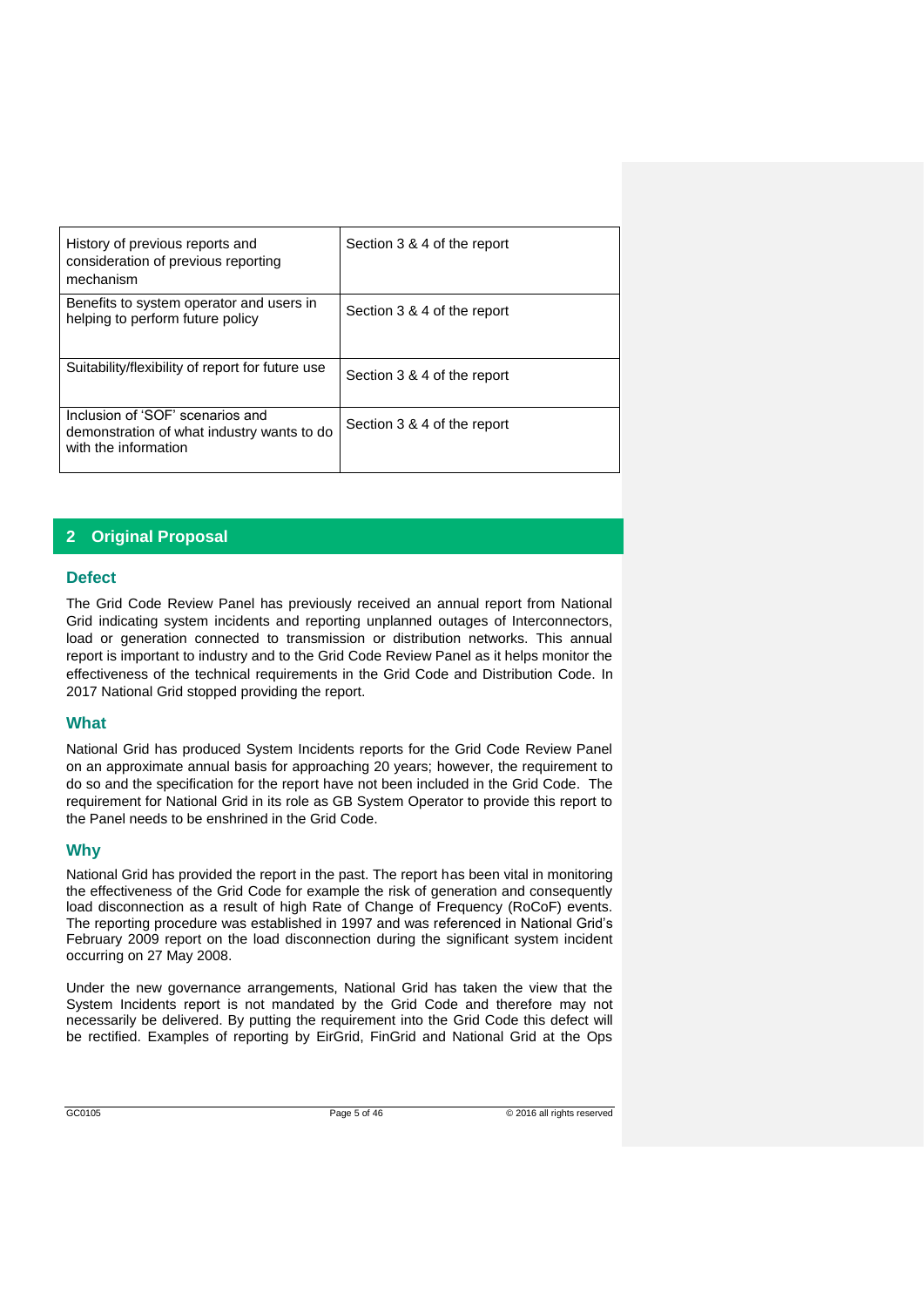Forum are included in Annex 1.<sup>1</sup> Future reporting will help ensure that the Grid Code requirements are fit for purpose and will serve as an early warning if certain Grid Code requirements need to be reassessed as the transmission and distribution systems (together with the load and generation connected to them) changes as GB moves towards a low carbon economy.

#### **How**

The Grid Code will be modified to codify the requirement on National Grid to produce the report.

## **3 Proposer's Solution**

The Proposer's Solution which has developed from the Original Proposal through workgroup discussions, a consultation and several bilateral discussions, is to codify in the Grid Code a requirement for National Grid ESO to annually prepare and present to the November<sup>2</sup> Grid Code Review Panel every year a report titled – **System Incidents Report** - containing the following information:

- 1. A record of every significant event on the National Electricity Transmission System including the following events:
	- a. A loss of infeed or exfeed (import or export including generation, demand and interconnection) of =>250MW.
	- b. a frequency excursion outside the limits<sup>3</sup> 49.90-50.10Hz.
	- c. A fault on the transmission network which:
		- i. Could be linked to the known or reported tripping of any Power Station, DC Converter or User System.
		- ii. Is linked to a change in the transmission system voltage of more than<sup>4</sup> :
			- a. 400kV: > +/-5% for >15min
			- b. 275kV or 132 kV: > +/- 10% for >15min

<sup>4</sup> Refer to Grid Code CC6.1.4

-

<sup>1</sup> Annex 1 is the presentation (7 slides) from Element Power in October 2018.

<sup>&</sup>lt;sup>2</sup> November has been chosen as summer is the most challenging period for operating the system (due to the lighter loading and higher % penetrations of renewables) and an October report will be up to date for summer events.

<sup>&</sup>lt;sup>3</sup> Refer to Grid Code definition of "Target Frequency"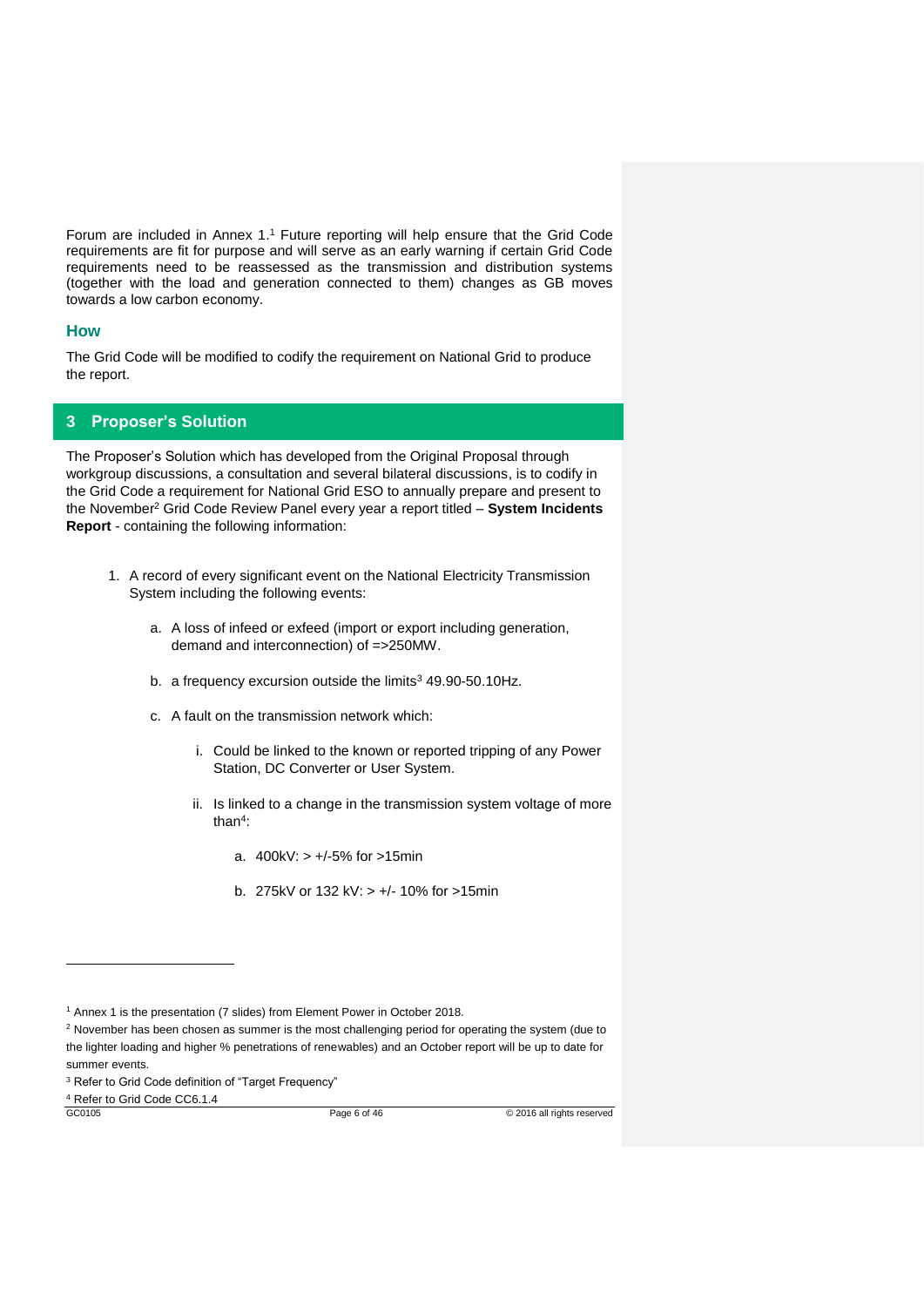- d. Any known demand disconnected >=50MW from the National Electricity Transmission System or other lesser demand if notified to System Operator.
- e. Any Demand Control action taken.
- 2. A report of each significant event with the following data as appropriate and available:
	- a. The time(s) in hh.mm.ss of the significant event and any potentially related occurrences.
	- b. Any known or reported loss of Embedded Power Station(s) with locations and ratings where available.
	- c. The frequency record (in table and graphical format) at  $\leq$ =1 second intervals for 1 minute before and after the incident.
	- d. The frequency (to 2 decimal places) immediately before the significant event.
	- e. The frequency (to 2 decimal places) immediately after the significant event.
	- f. The maximum rate of change of frequency recorded during the significant event over a specified time period e.g. 500ms.
	- g. Where known the MW of all individual losses or trips related to the significant event.
	- h. Where known the identity the Users and Network Owner of all demand losses or trips related to the significant event.
	- i. The location of any reported transmission fault on the network diagram and geographically.
	- j. The extent of any voltage dip associated with the significant event.
	- k. An estimate of system inertia in MWs (Mega Watt Seconds) immediately before and immediately after the event so that estimated inertia lost in the event is identified.
	- l. Any other data available that is of value to a clearer understanding of the significant event and its potential implications.

To obtain, manage, present, communicate and report the data above NGET shall: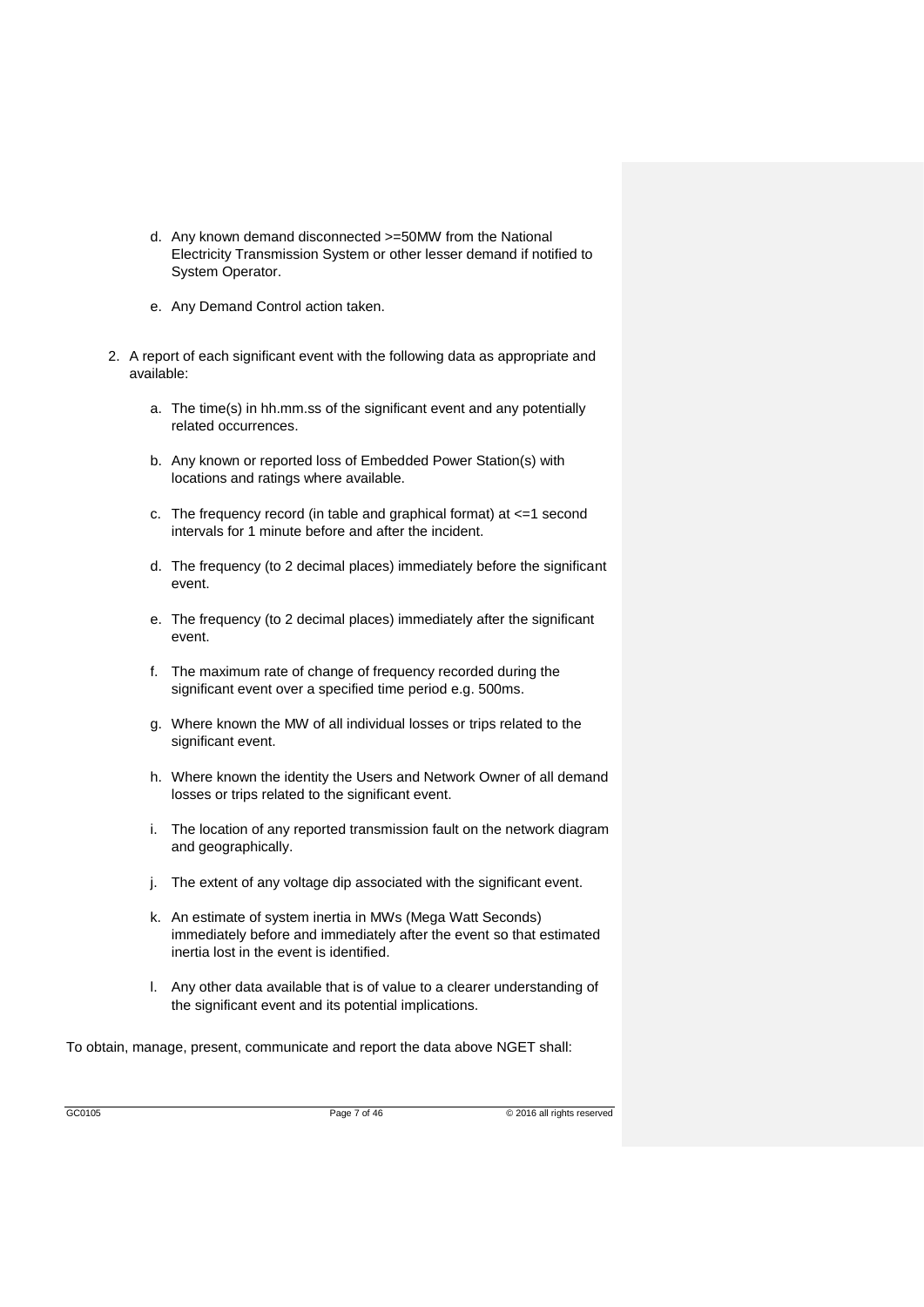- Present the System Incidents report in a pdf and the associated data in a spreadsheet.
- Maintain an area of the National Grid web site with a list of all historic System Incidents reports and information on any process required for legitimate parties to obtain the reports (if reports are not available to download).
- Notify all Electricity Distribution Licence holders and Network Operators of every significant event and request information to fulfil its duties in section 2 above.
- Include a section in the System Incidents report showing how system inertia is estimated for Section 2k above.
- Include a section in the System Incidents report outlining progress towards reporting events and associated data on the National Electricity Transmission System including:
	- three phase fault;
	- three phase to earth fault;
	- phase to phase faults;
	- phase to earth faults:
	- the associated voltage dips durations and spreads:
	- over-voltages;
	- under-voltages;
	- voltage dips of >50%;
	- **·** lightning strikes.

#### **Timescales for reporting:**

- A data cut-off date of the end September for a given year;
- Data is collated and processed in October for a given year;
- A check, review and sign off at National Grid ESO
- Report published in November for a given year and included as part of the System Operability Framework (SOF) report

## **4 Workgroup Discussions**

The Workgroup convened six times to discuss the issue, detail the scope of the proposed defect, assess the options for resolving the defect, assess the proposal in

GC0105 Page 8 of 46 © 2016 all rights reserved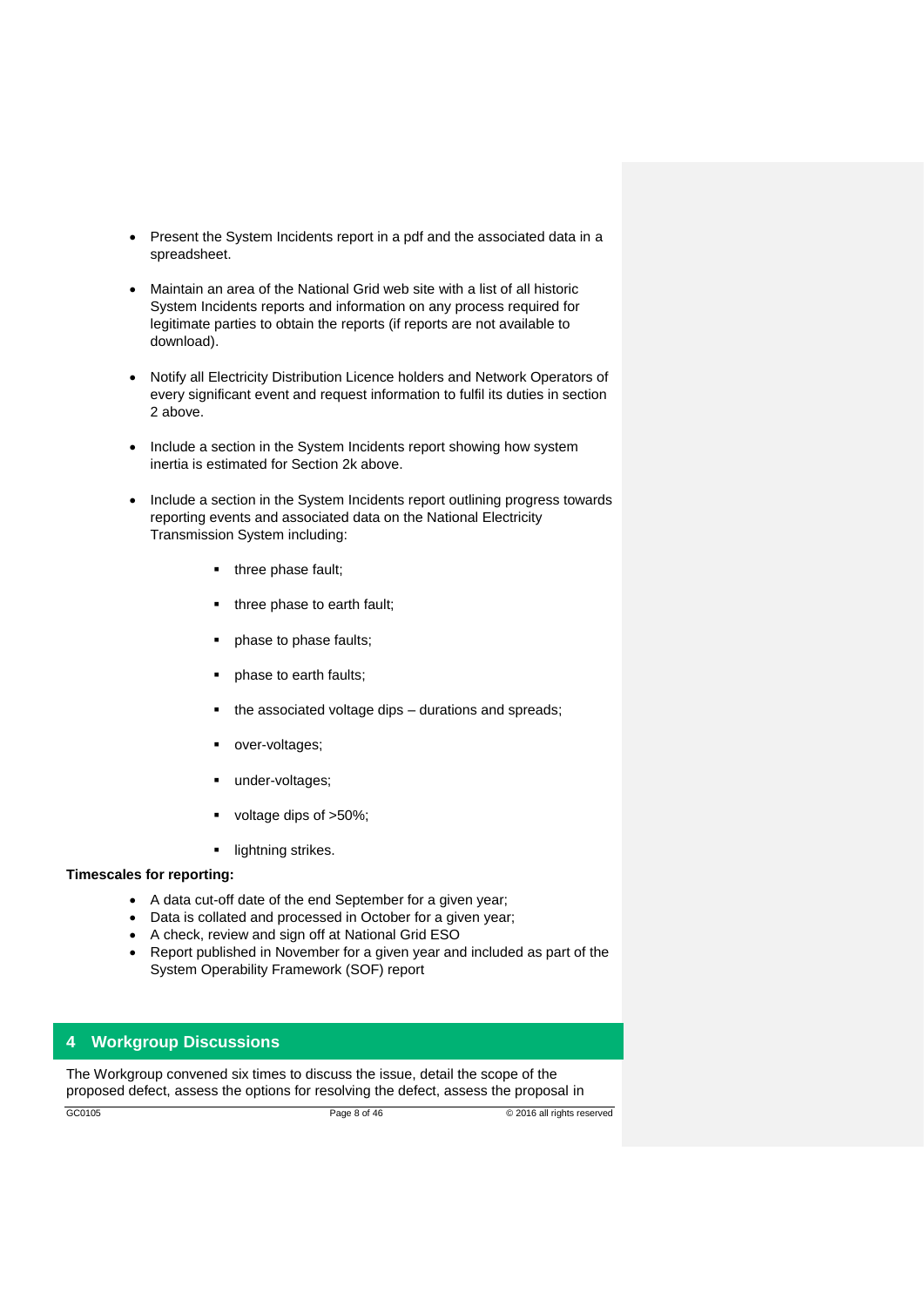terms of the Grid Code Applicable Objectives and review the responses to the Workgroup Consultation. The discussions and views of the Workgroup are outlined below.

#### **First and Second Workgroup meetings**

At the initial Workgroup meeting the Workgroup reviewed the reporting requirements that the Proposer had outlined in the Original Proposal<sup>5</sup>.

The National Grid ESO representative stated that they would be able to provide the majority of the proposed information. The other requirements as set out below were discussed by the Workgroup.

#### *'Significant event'*

Whilst the Workgroup agreed on the reporting metrics to be used for each significant event report as listed at 2(a) to (l) in the Original Proposal, the National Grid ESO representative made representations about the scaling around fault reporting and specifically the proposed reporting threshold of 250MW in the Original Proposal. The National Grid ESO representative considered this too low to be considered as being a 'significant' event and suggested a higher 600MW threshold. A Workgroup Alternative Grid Code Modification (WAGCM) has been raised by National Grid ESO which includes a number of differences (see Annex 4).

#### *Notification Obligations*

The Proposer recognised the need for a pragmatic approach around how National Grid ESO reports on significant events to the distribution licence holders and network operators and how these parties respond to the data requests. The Proposer clearly stated that he is not seeking to introduce any new requirement for reporting by means of this proposal but is only seeking to use existing processes and channels to gather the relevant and available data. The Workgroup recognised the need to understand the extent of current reporting mechanisms and obligations in the Grid Code and Distribution Code to avoid the risk of duplication.

The Workgroup discussed the requirements of STCP 03-1 *Post Event Analysis and Reporting* which sets out how parties (namely National Grid ESO<sup>6</sup> and each Transmission Owner) liaise with each other in response to transmission system events, from occurrence through to joint investigations if necessary. The Workgroup discussed the potential need for a consequential change to the System Operator Transmission Owner Code (STC) requiring each Transmission Operator to provide the System Operator (National Grid ESO) with the information it needs to produce the report. The Proposer stated that they did not want their Proposal to evolve to require consequential modifications having to be raised for other Codes. The Proposer noted that should any of the required information not be available (from the Transmission Owner) to complete the System Incidents report, when the report is produced, then it should be noted by

-

<sup>5</sup> <https://www.nationalgrid.com/sites/default/files/documents/GC0105%20Modification%20Proposal.pdf>

<sup>&</sup>lt;sup>6</sup> The STC, like the Grid Code, is being amended to reflect the forthcoming legal separation of National Grid, which will see 'NGET' become 'National Grid ESO'.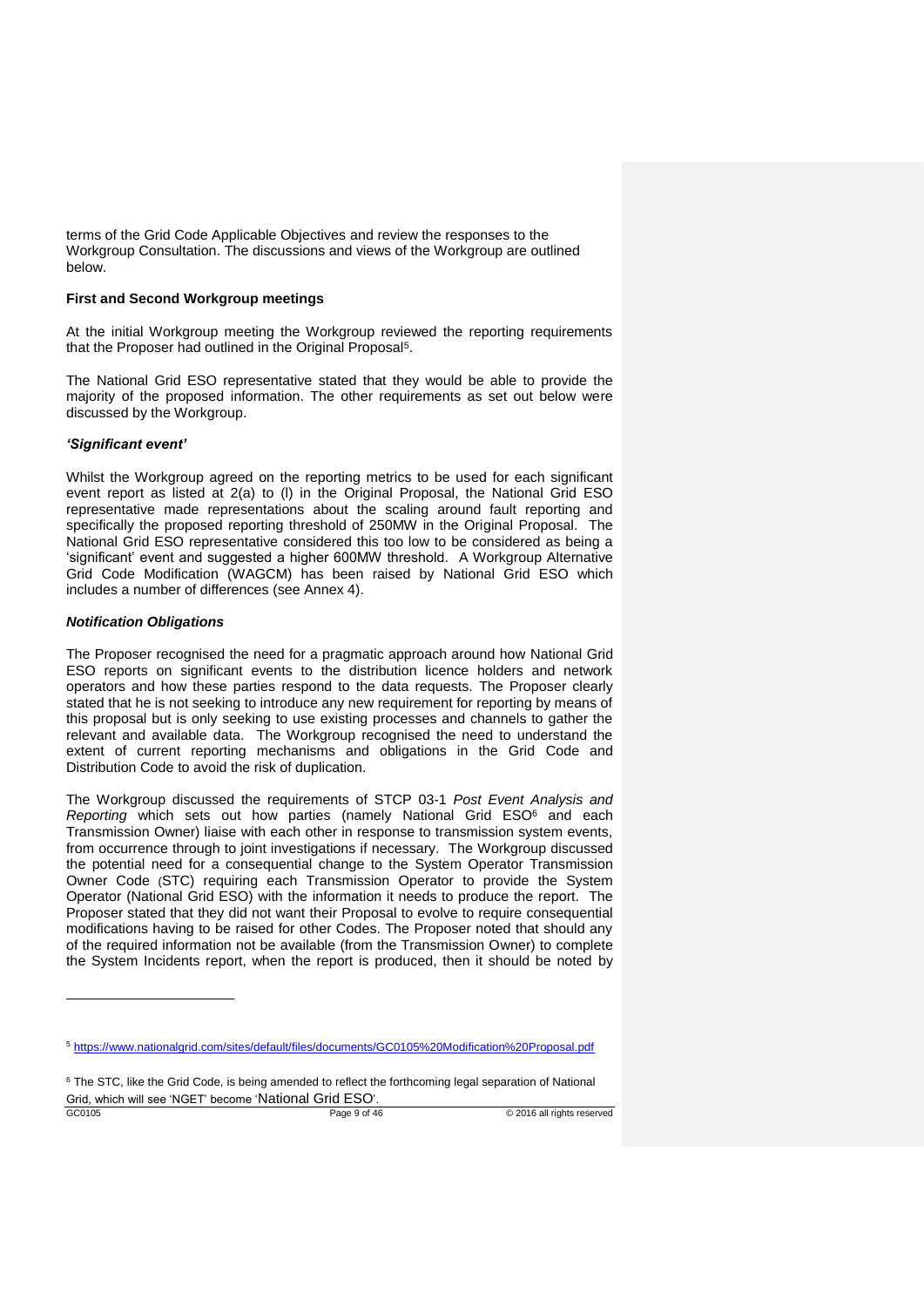National Grid ESO in the report as such and should it be a reoccurring issue then another modification could be considered and raised in the future to address it.

#### *When*

The Workgroup were minded at this stage to specify that the first annual report should be produced within 12 months of implementation of GC0105 and thereafter on the anniversary of the first month after the first report.

The Workgroup discussed the forthcoming Workgroup Consultation, agreeing that it would be useful to understand what Industry members would use the proposed report for and whether the Workgroup has captured the correct items or whether additional items would provide value. These six questions posed to industry and the Workgroup's deliberation on the answers provided back by industry can be found later in this section.

#### **Third Workgroup meeting**

Given the length of time between the second Workgroup meeting (16 March 2018) and third Workgroup meeting (17 October 2018), at the third Workgroup meeting, the Proposer provided the Workgroup with a recap about the modification. The Proposer stated that historically National Grid had produced a System Incidents report which covered ex-feed losses and in-feed losses. This report was discontinued in 2017. The Proposer had requested that the report was continued as it contained useful information to industry. However, National Grid at that time decided not to continue with the report publication. Therefore, the Proposer raised this modification to compel National Grid to produce an annual report which included system incidents.

The Proposer confirmed that they did not want to be too prescriptive as to the content of the report to allow flexibility to the System Operator but that the report would bring clarity as to what was required in terms of the provision of information. In the event that the report does not meet industry's requirements, a further modification could be raised at a later date.

The National Grid ESO representative agreed that there was nothing in the Grid Code to compel National Grid to produce a System Incidents report. The National Grid ESO representative stated that they will be raising a WAGCM (see Annex 4) in relation to the content of the proposed System Incident report as there is a disagreement, between National Grid ESO and others, about the content of the report. The areas of disagreement include:

- i. The loss of in-feed and ex feed reported should be set to 600 Megawatts as this is more proportionate than the current proposal of 250 Megawatts;
- ii. The report should be available to the Grid Code Review Panel and relevant parties rather than generally available due to security concerns; and
- iii. To remove the requirement of an annual report as the requirement was more about regular assessment of the system incidents and therefore specifying an annual report does not add value.

The Workgroup discussed the issue of security and concluded that if the information is made available to some members of industry it must be considered to be in the public domain. The Proposer informed the Workgroup that the previous report was in the public domain and therefore there were no competition concerns. The National Grid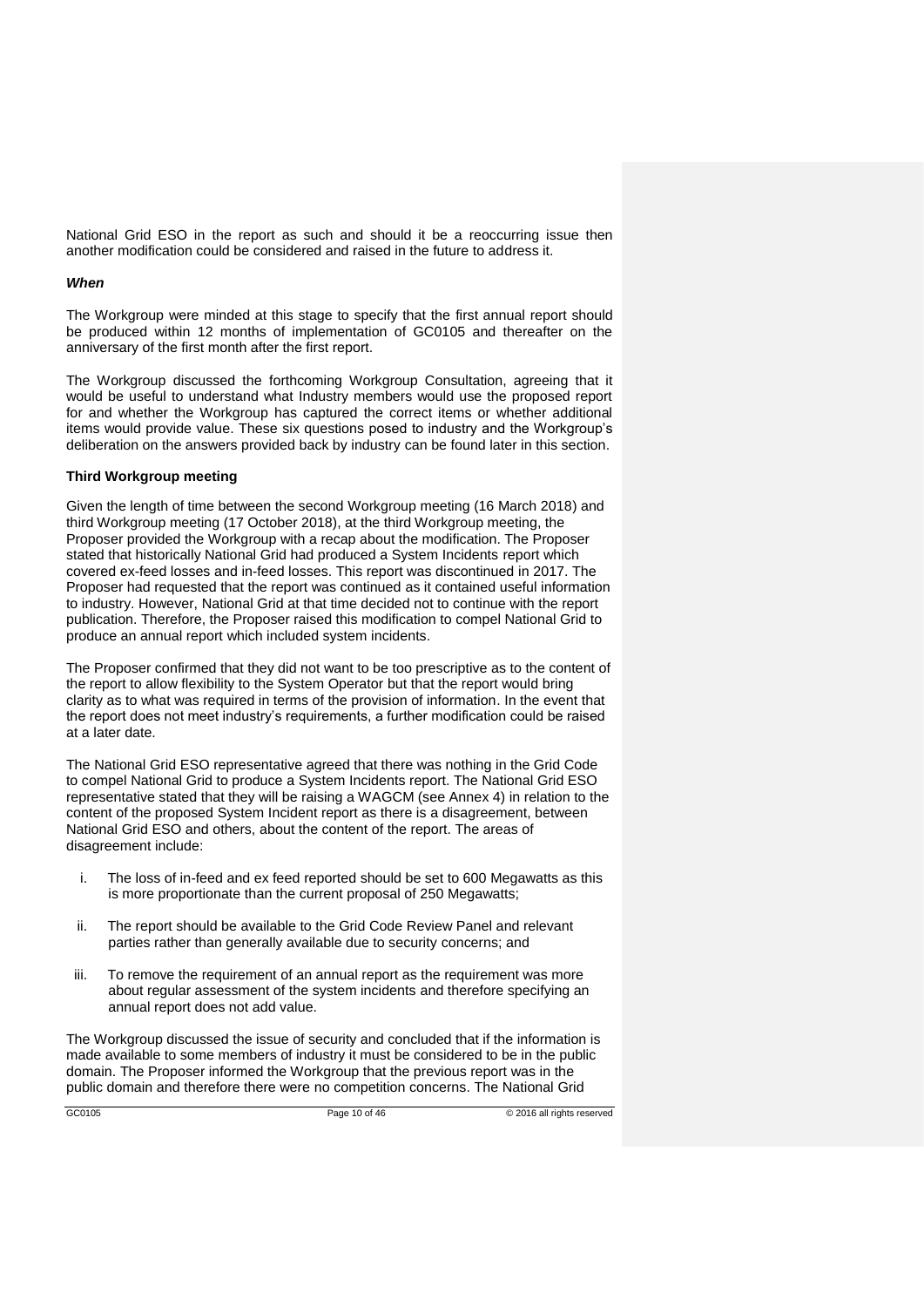ESO representative stated that further thought needed to be given to the publication of the report.

A Workgroup member queried what would happen in the event that a Transmission Operator failed to provide the requested information to the System Operator? The Proposer confirmed that in that situation, National Grid ESO would need to specify this in the report.

The Proposer and National Grid ESO representative both confirmed that in their proposals the System Operator would produce the report.

The National Grid ESO representative stated that they will incorporate as much of the Original Proposal / Proposers Solution as possible into their WAGCM (See Annex 4) so that the differences between the options are minimal.

A Workgroup member stated that if the Proposer's Solution goes into the Grid Code, it will also require to be made to the System Operator Transmission Code.

#### **Fourth Workgroup meeting**

-

Following the Workgroup Consultation, the Workgroup convened to discuss the consultation responses (set out in Annex 5) and whether the Proposer's Solution or National Grid ESO's WAGCM needed to be amended in light of the consultation responses.

The Workgroup noted that there had been four responses to the consultation from Drax Power Limited, Northern Powergrid, National Grid Electricity System Operator and ScottishPower Generation Limited. The Workgroups discussion and observations are listed below:

Question 1: Do you believe that the Original Proposal<sup>7</sup> better facilitates the Grid Code Objectives?

The Workgroup noted that three of the respondents provided an answer to this question.

The Workgroup discussed the National Grid ESO consultation response. A Workgroup member expressed that they did not believe the National Grid ESO response was legally robust, in terms of System Operator Guideline and Grid Code compliance, as the role of the System Operator is to enhance the transmission system operation and that transparency is one element of that. In response to the National Grid ESO position that they would provide the information related to system incidents voluntarily, the Workgroup member stated that codification is required due to the past actions of National Grid ESO in withdrawing the 'voluntary' publication of the System Incidents report (which brought about this GC0105 proposal).

The Proposer stated that he disagreed that the reason for the original report has passed and when he requested National Grid ESO to provide the report, it declined to continue publishing the System Incidents report.

GC0105 Page 11 of 46 © 2016 all rights reserved

<sup>7</sup> This is a standard question used within Workgroup consultations. The reference to the 'Original Proposal' here refers to the 'Proposer's Solution' as defined in this document.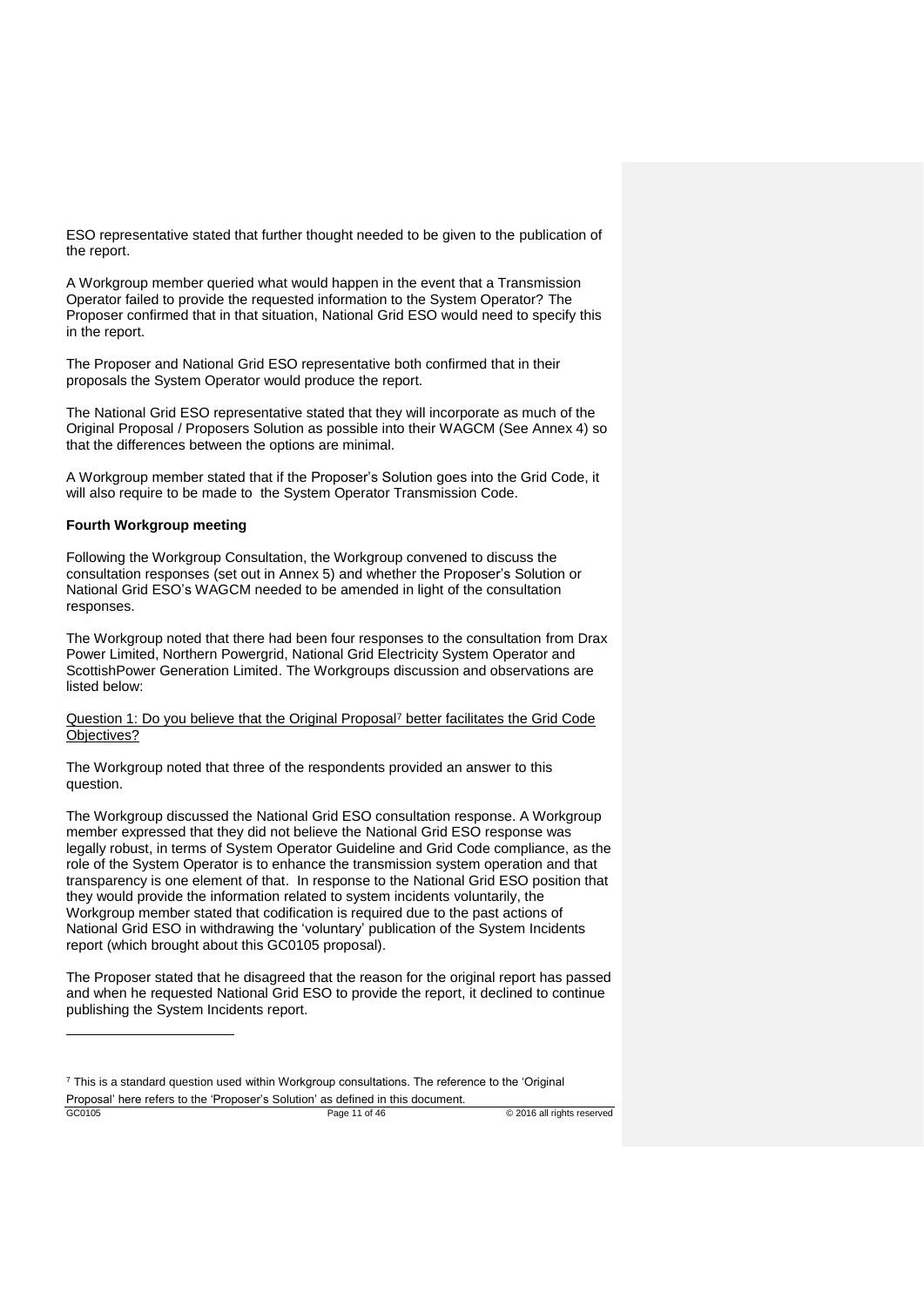It was further stated by a Workgroup member that National Grid ESO's statement that looking at the technical detail was not part of the GCRP's role was incorrect as they do have a role that links to the implementation of the EU Network Codes and the Grid Code. Additionally, this position by National Grid ESO, runs contrary to what has been previously stated by National Grid ESO in public.

The National Grid ESO representative stated that their position was set out in the consultation response and he has nothing further to add. However, it is worth noting that National Grid ESO has suggested alternatives approaches to a code modification and has volunteered, following further consideration, to provide the requested information in the System Operability Framework, which would not necessarily need code modification to deliver.

A Workgroup member expressed concern that there would be a lack of certainty with this approaches to whether National Grid ESO would stop preparing the System Incidents report again in the future (as they had done in). Therefore, their view was that it was better to proceed with the modification to place an obligation on National Grid ESO to ensure transparency.

A Workgroup member queried the statement in National Grid ESO's consultation response about the reason for the historic System Incidents report. The National Grid ESO representative stated that this is detailed in their consultation response and that this links to the GC0035 modification, which may contain further information about why the original System Incidents report was produced.

#### Question 2: Do you support the proposed implementation approach?

The Workgroup noted that all four respondents provided a response to this question. All the Workgroup consultation respondents agreed with the implementation approach.

The Proposer stated that a date for the annual report needs to be fixed. He noted that the most important data is available over the summer and therefore he proposed the following:

- i. A data cut-off date of the end September for a given year;
- ii. Data is collated and processed in October for a given year;
- iii. A check, review and sign off of two weeks; and
- iv. Report published/sent to industry on or around 14 November of a given year.

The Workgroup agreed in principal that this sounded like a sensible solution should the Proposer's Solution or WAGCM be approved.

#### Question 3: Do you have any other comments?

The Workgroup noted that there were no consultation responses to this question.

Question 4: Do you wish to raise a Workgroup Consultation Alternative request for the Workgroup to consider?

The Workgroup noted that National Grid ESO had already raised a WAGCM. There were no other proposal requests raised through the consultation.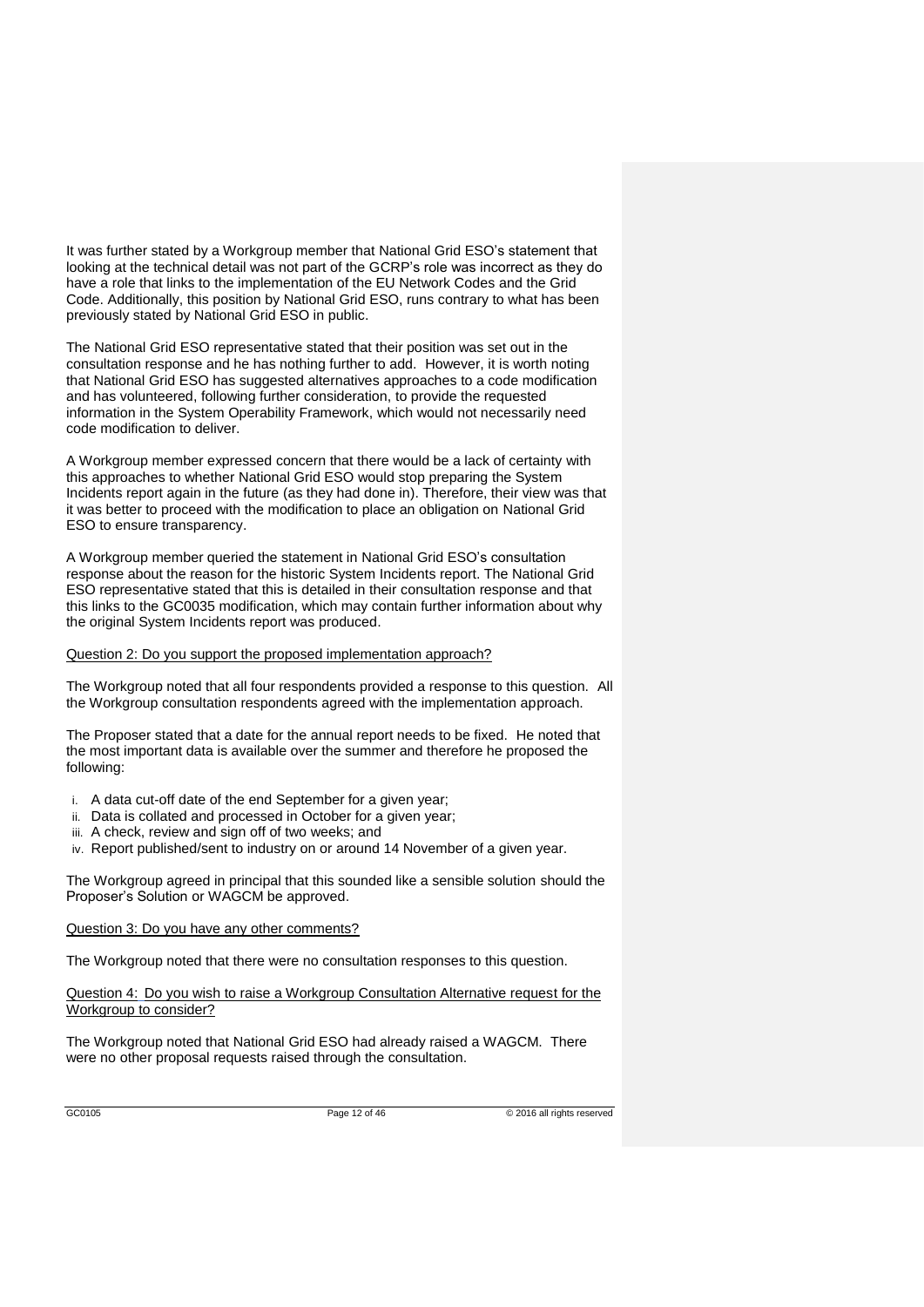Question 5: Do you agree that the proposed contents of an annual System Incident Report including the associated data on the National Electricity Transmission System includes the necessary items and, if not, are there any items that you would include/exclude/amend?

The Workgroup noted that all four respondents provided an answer to this question.

A Workgroup member stated that the WAGCM suggests a threshold of 600 Megawatts rather than 250 Megawatts as stated in the Proposal, would run counter to a whole system approach which is being developed via the ENA's Open Networks initiative, whereas events between 600 Megawatts and 250 Megawatts that occur would not be visible to stakeholders with the WAGCM.

A Workgroup member expressed support for a 250 Megawatts threshold as in their view, these could have an impact on the network, particularly over the summer period, when demand on the transmission system maybe low, such as a sunny Sunday morning where, for example, demand is largely being serviced via embedded generation like solar Photovoltaics. Thus a 600 Megawatt event on the transmission system with demand of, say, 60 Gigawatts (winter peak) might be said to be the equivalent of, say, a 250 Megawatt event on a transmission system with say 15 Gigawatts (summer lull) of demand.

The National Grid ESO representative stated that having reviewed the consultation responses, he is happy to lower the threshold, in the WAGCM, of when the report would be triggered from 600 Megawatts to 250 Megawatts to provide solution options that are as aligned as possible.

The Proposer stated that they have not been explicit regarding the exact details of the content of the System Incidents report so that National Grid ESO can decide the exact content of the report.

A Workgroup member stated that they would like the minimum System Incidents report requirements codified so that what needs to be provided is clear and these can be updated through the code modification process.

Question 6: Do you agree that such a System Incident Report will be a useful report for industry to help improve system resilience?

The Workgroup noted that all four consultation respondents answered this question. It was further noted that National Grid ESO was the only party to respond negatively to this question as their view was that codifying the content of the report would remove future flexibility and that any future changes would require additional Grid Code modification to amend the content, but that an alternative solution to publish the information in the System Operability Framework would not need a modification to accommodate future changes.

A Workgroup member stated that the System Incidents report legal text should specify the minimum core requirements in the report and that National Grid ESO could provide additional information in the report if they so wished. It also provides industry parties an opportunity to raise issues with National Grid ESO and Ofgem on reported faults.

Question 7: Do you consider this to be a useful report for your purposes? If yes please provide, where possible, any examples of what you might use it for**.**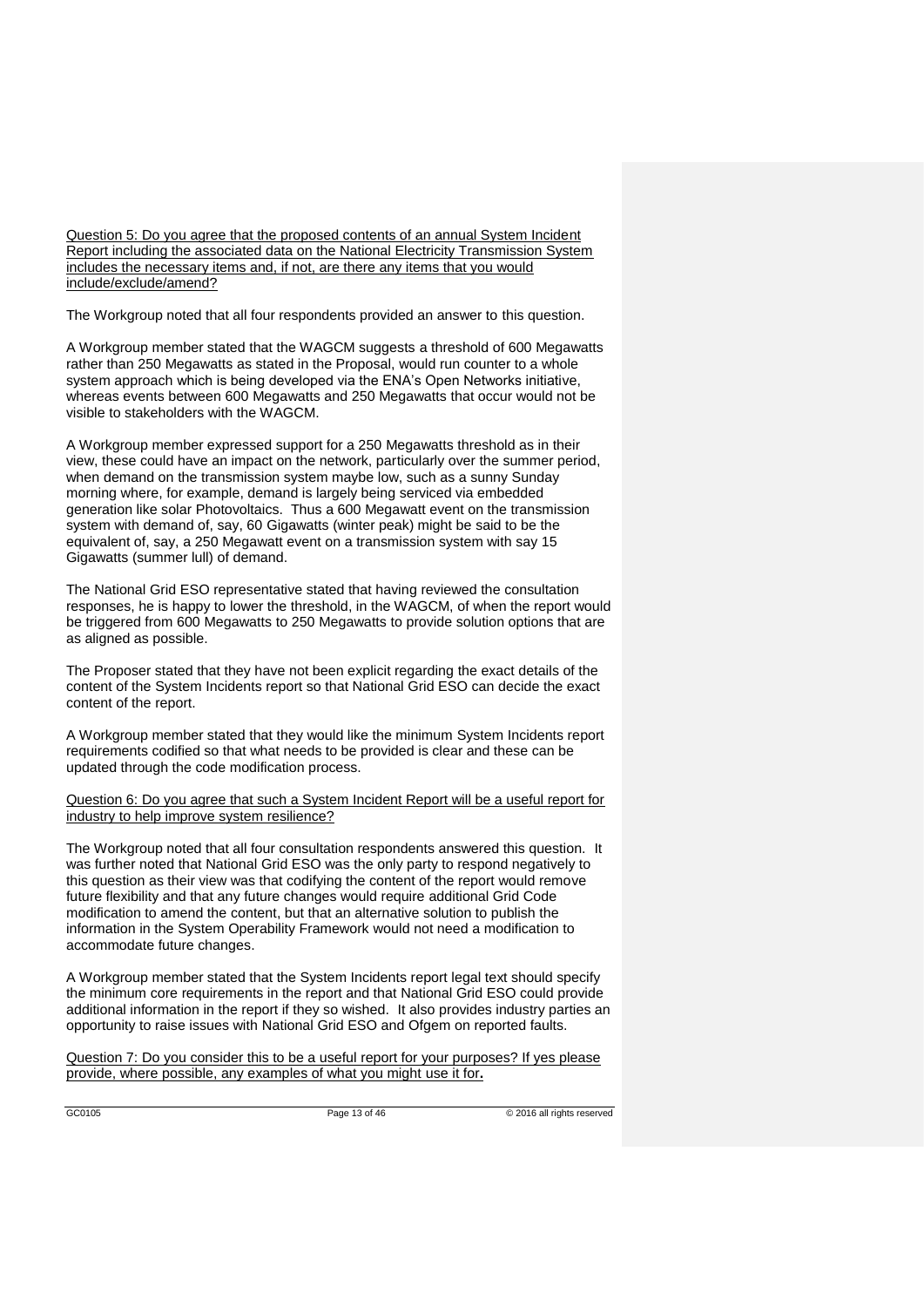A Workgroup member expressed that they agreed entirely with Northern Powergrid's consultation response to this question. It was agreed that the information in the System Incidents report was required to move to a low carbon economy and 'whole system' future.

The Proposer agreed and stated that they agreed with Drax's response as the transparency will provide an opportunity to link with the charging arrangements.

#### Legal Text Comments

In response to Northern Powergrid's consultation response that the General Conditions may not be the most appropriate part of the Grid Code for the modification to sit, the Proposer suggested that a different approach to this could be to place it in Operating Condition 3, which is currently unused.

The Workgroup discussed the possibility of this also sitting in the Planning Conditions as a new PC.9. The Workgroup consensus was that the Operating Conditions were probably the most appropriate place for the legal text changes to be applied.

#### **Fifth Workgroup meeting**

The National Grid ESO representative informed the Workgroup that following internal discussions, they had made changes to their legal text that would ensure that an STC change would not be required and that any costs associated with the implementation of the modification would be minimal. The National Grid ESO representative invited the Proposer to work with them to review the changes and see whether they were comfortable to incorporate these changes into the Proposer's Solution. It was agreed that the Proposer would consider the legal text amendments and confirm their position with the Workgroup.

The Workgroup discussed the draft Workgroup report and legal text.

The Workgroup discussed the draft Workgroup report. It was agreed that the Code Administrator would review the content of the draft Workgroup report to improve the readability of it prior to circulating this around the Workgroup.

A Workgroup member highlighted that prior to voting they would like to see the full draft legal text for both the Proposer's Solution and the WAGCM so that it was clear what they were voting on. It was agreed that the final legal text of both the Proposer's Solution and WAGCM would be circulated prior to the vote.

#### **Sixth Workgroup meeting**

The Code Administrator advised the Workgroup that they had received apologies from a Workgroup member last minute. Therefore, the Workgroup was unable to vote on this modification.

The Workgroup discussed the Proposer's email which set out a number of drafting issues in relation to the Workgroup report. The Workgroup agreed that the suggested drafting amendments should be incorporated into the Workgroup report.

The Workgroup discussed the legal text. A Workgroup member stated that the text contained within the Workgroup report and the WAGCM did not represent legal text.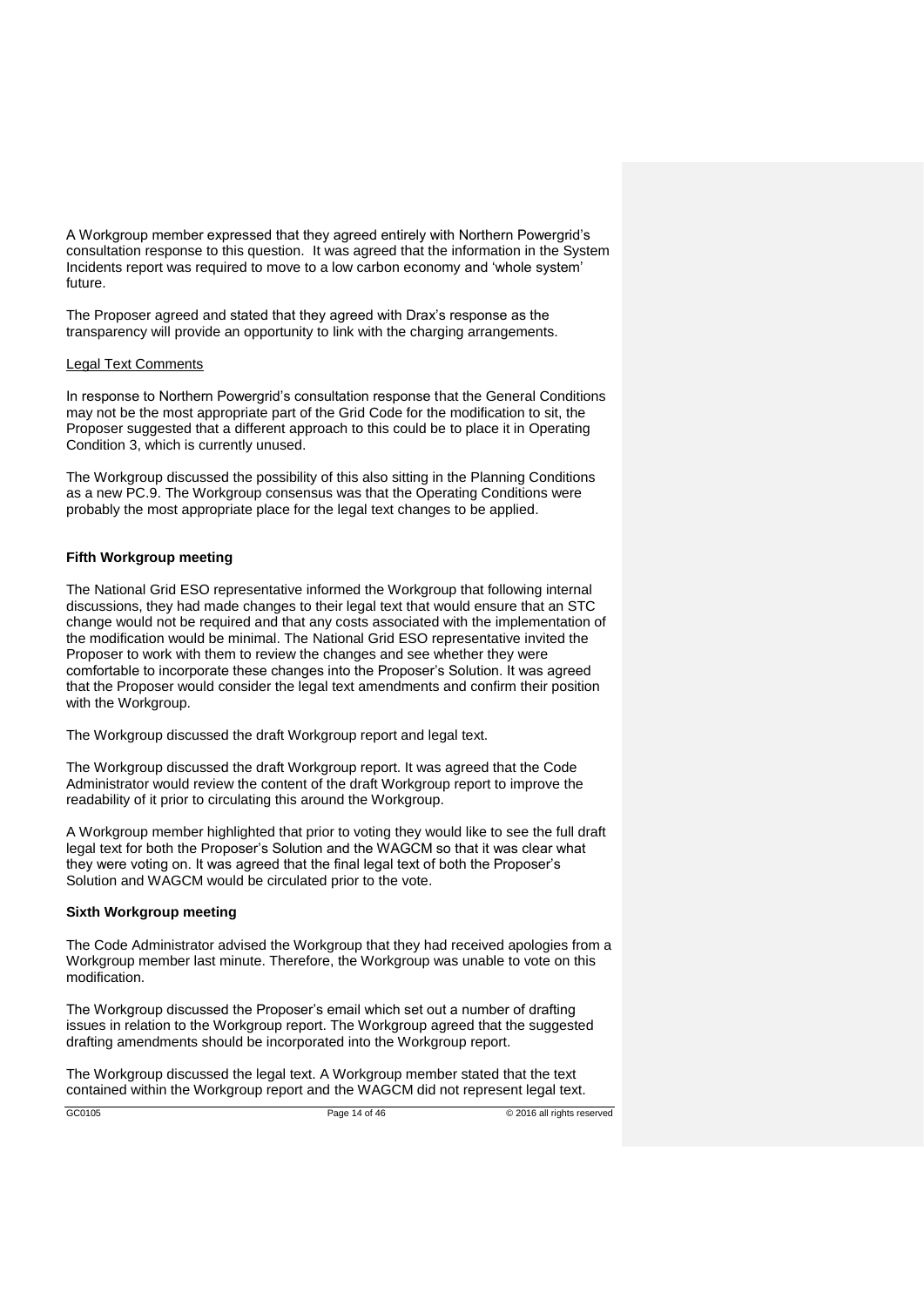Concern was expressed that a vote could not take place until legal text had been provided. The National Grid ESO representative stated that their view was that the solutions were essentially the legal text but the paragraph numbering had not been provided as it was a new section of the Grid Code that was proposed to be used i.e. OC3.

The Workgroup discussed some of the wording to be used to replace the term "for a given year". A Workgroup member stated that this had been raised in previous modifications and the National Grid ESO legal team had suggested some suitable wording. It was agreed that the National Grid ESO legal team should provide some suitable wording for this.

The Proposer stated that he was proposing to report on deviations from a target frequency range of between 49.9 – 50.1 Hz, as such occurrences, according to the Grid Code would be exceptional. The Workgroup supported this approach.

The Proposer informed the Workgroup that they had considered the National Grid ESO suggested changes to the Proposer's Solution and decided not to incorporate. The Proposer clarified that there seemed to be a misunderstanding of the intention of his modification by National Grid ESO in relation to fault reporting.

National Grid ESO stated that part of the Proposer's solution would require a STC change. This would be raised at some point in the future should the Authority make a decision to implement the Proposer's Solution. The Workgroup discussed the implications of this and the National Grid ESO representative stated that the affected part of the report would be omitted until the required code changes were made. The Workgroup were content with that approach.

#### **Seventh Workgroup Meeting**

The Code Administrator advised the Workgroup that they had received apologies from a Workgroup member last minute. Therefore, the Workgroup was unable to vote on this modification.

The Proposer stated that the first System Incidents report would include the data since the last report was published up to the date of the report. It was agreed that this needed to be reflected in the legal text for the modification.

The Workgroup discussed the Workgroup report and suggested some amendments. The Workgroup agreed that it would be helpful to see the report with all of the annexes inserted prior to the vote.

The National Grid ESO representative had previously raised with the Workgroup that the Proposer's Solution in its current form would require an STC change. The National Grid ESO representative stated that the approach taken by the Authority recently had been to require all code changes to be submitted to it at the same time so that it could look at the changes holistically.

The National Grid ESO representative stated that their WAGCM would replicate what was previously provided by National Grid ESO and his view was that the Proposer's Solution would require additional data that was not in the System Incidents report that was historically produced.

**Commented [AMC1]:** It would be good to explain somewhere the main differences between the Proposers Solution an WAGC<sub>M</sub>

Perhaps this is in the Alternative Proposal, (Annex 4) but this position has evolved, so perhaps it should be in Section 5.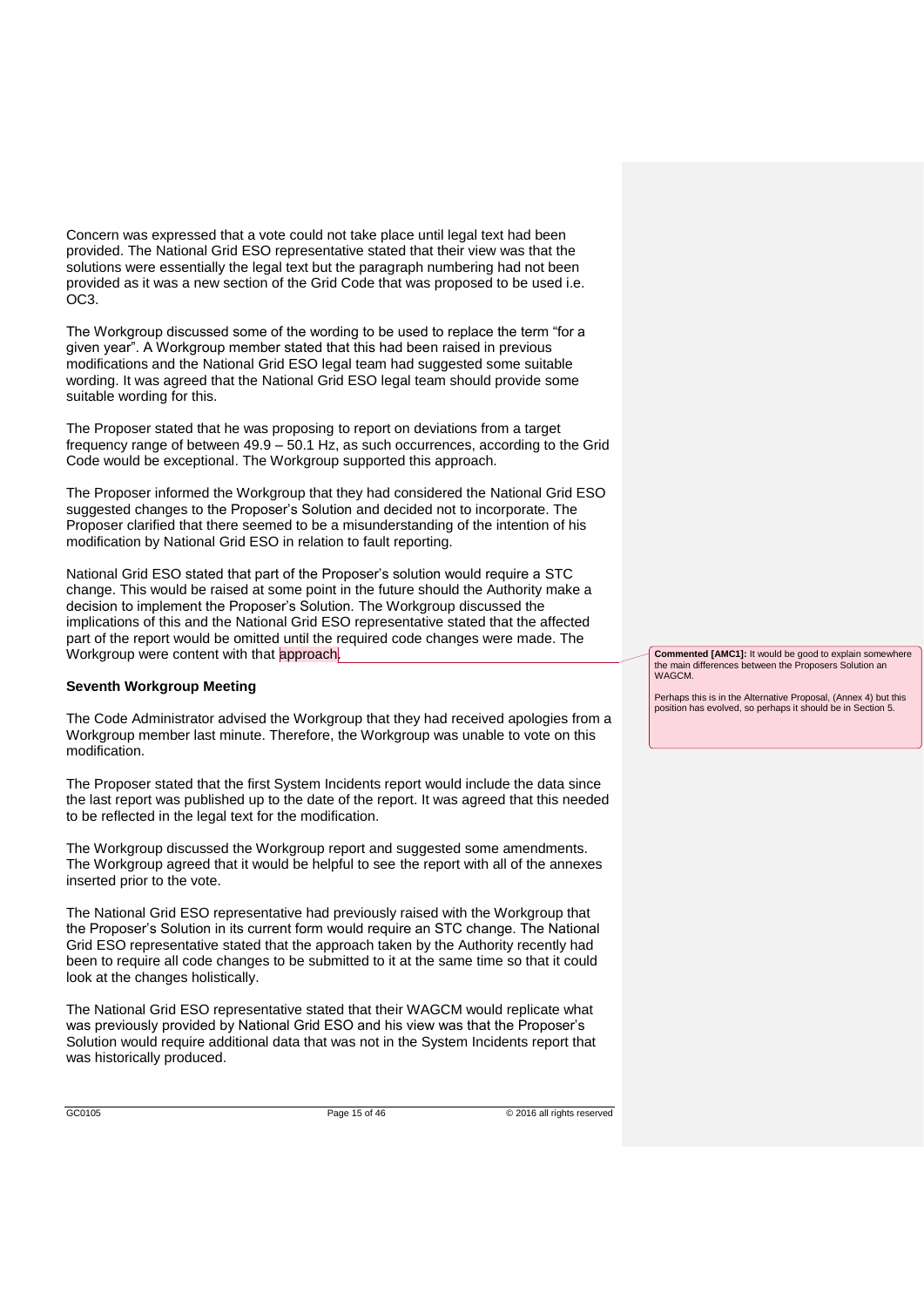The Workgroup discussed the draft legal text. The Proposer provided some changes to the legal text to ensure it reflected the intent of the Proposer's Solution. The National Grid ESO representative confirmed that they were content to use the same terminology in their WAGCM, where appropriate.

A Workgroup member requested that in the next version of legal text that the differences between the Proposer's Solution and the WAGCM are made clear and that this is reflected in the Workgroup report.

# **5 Workgroup Vote**

The Workgroup believe that the Terms of Reference have been fulfilled and GC0105 has been fully considered.

At the Workgroup meeting held 20 November 2018, the Workgroup agreed to support the proposed WAGCM which became the Workgroup Alternative Grid Code Modification.

The Workgroup met on x xxxx 2019 and voted against the Grid Code objectives for the Original Proposal and the WAGCM. The Workgroup voted and [x] Workgroup members concluded that the Proposer's Solution is the best option,  $\boxed{x}$  Workgroup members believed that the WAGCM is best and the baseline received **[x]** votes.

In conclusion, the Workgroup supported the **[Proposer's Solution] [WAGCM]** as the best option.

The voting record is detailed below:

#### **Vote 1** *– does the Proposer's Solution or WACM facilitate the objectives better than the Baseline?*

*Vote recording guidelines:*

" $Y" = Yes$ 

" $N" = N<sub>0</sub>$ 

"-" = Neutral

| <b>Workgroup</b><br><b>Member</b> | <b>Better</b><br><b>facilitates</b><br>AGCO (i) | <b>Better</b><br><b>facilitates</b><br><b>AGCO</b><br>$(iii)$ ? | <b>Better</b><br>facilitates<br><b>AGCO</b><br>$(iii)$ ? | <b>Better</b><br><b>facilitates</b><br><b>AGCO</b><br>(vi)? | <b>Better</b><br>facilitates<br><b>AGCO</b><br>(v)? | <b>Overall</b><br>(Y/N) |  |
|-----------------------------------|-------------------------------------------------|-----------------------------------------------------------------|----------------------------------------------------------|-------------------------------------------------------------|-----------------------------------------------------|-------------------------|--|
| <b>Guy Nicholson</b>              |                                                 |                                                                 |                                                          |                                                             |                                                     |                         |  |
| Proposer's<br>Solution            |                                                 |                                                                 |                                                          |                                                             |                                                     |                         |  |
| <b>WAGCM</b>                      |                                                 |                                                                 |                                                          |                                                             |                                                     |                         |  |
| <b>Voting Statement:</b>          |                                                 |                                                                 |                                                          |                                                             |                                                     |                         |  |

GC0105 Page 16 of 46 © 2016 all rights reserved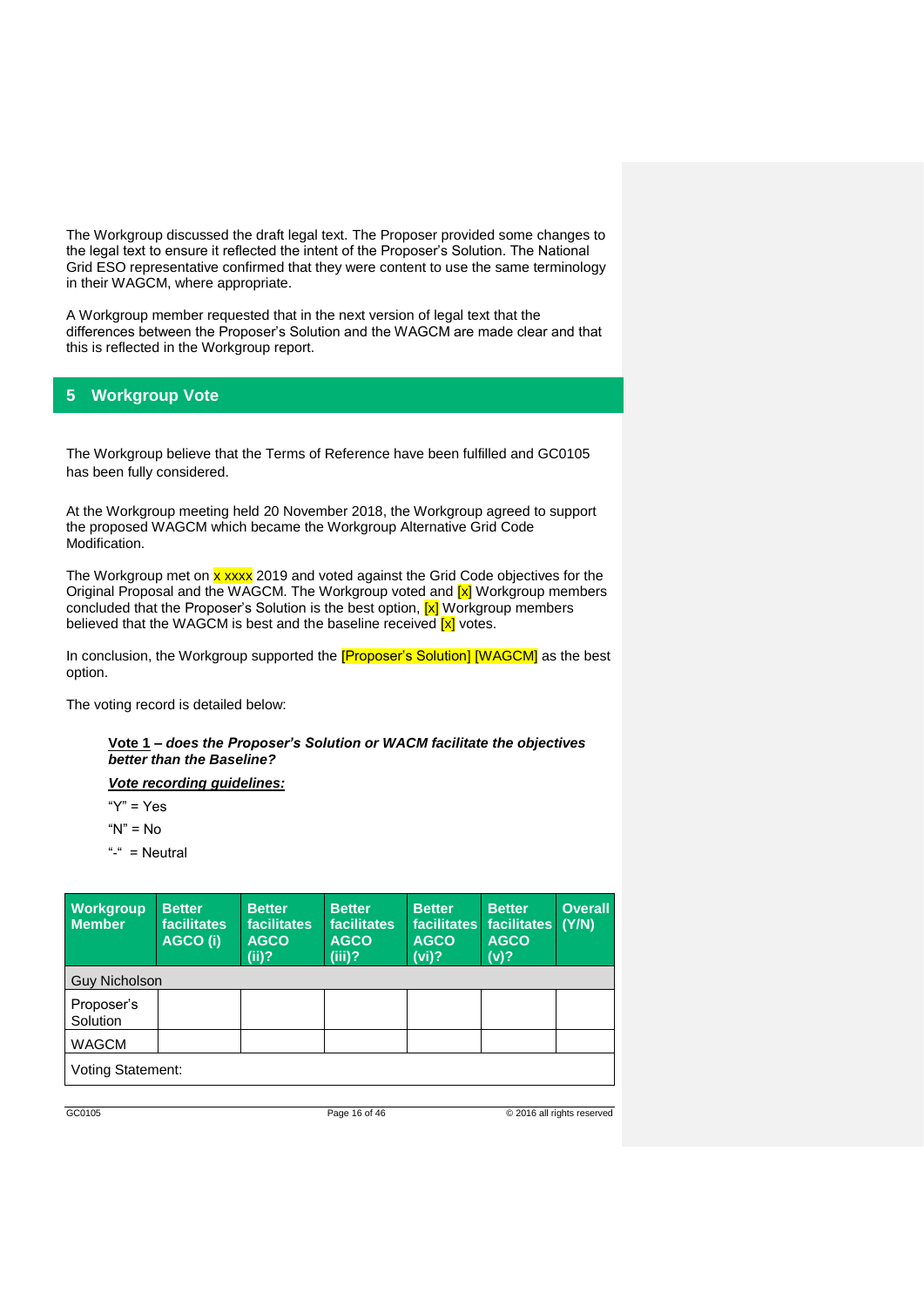| XX                       |  |  |  |  |  |  |
|--------------------------|--|--|--|--|--|--|
| <b>Greg Heavens</b>      |  |  |  |  |  |  |
| Proposer's<br>Solution   |  |  |  |  |  |  |
| <b>WAGCM</b>             |  |  |  |  |  |  |
| <b>Voting Statement:</b> |  |  |  |  |  |  |
| Xx                       |  |  |  |  |  |  |
| Garth Graham             |  |  |  |  |  |  |
| Proposer's<br>Solution   |  |  |  |  |  |  |
| <b>WAGCM</b>             |  |  |  |  |  |  |
| <b>Voting Statement:</b> |  |  |  |  |  |  |
| Xx                       |  |  |  |  |  |  |
| Alan Creighton           |  |  |  |  |  |  |
| Proposer's<br>Solution   |  |  |  |  |  |  |
| WAGCM                    |  |  |  |  |  |  |
| <b>Voting Statement:</b> |  |  |  |  |  |  |
| XX                       |  |  |  |  |  |  |
| <b>Isaac Gutierrez</b>   |  |  |  |  |  |  |
| Proposer's<br>Solution   |  |  |  |  |  |  |
| WAGCM                    |  |  |  |  |  |  |
| <b>Voting Statement:</b> |  |  |  |  |  |  |
| XX                       |  |  |  |  |  |  |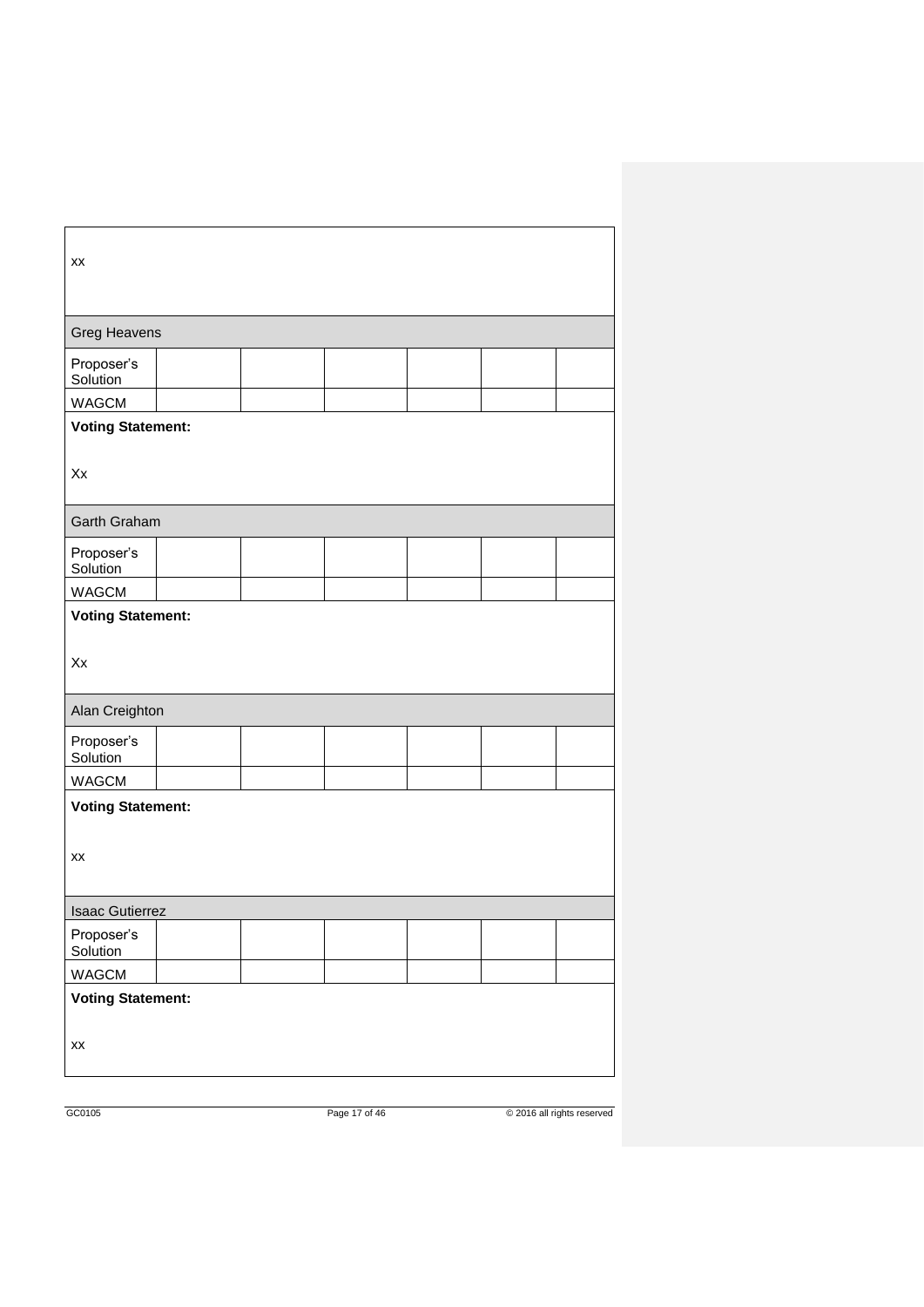# **Vote 2 –** *Which option is the best? (Baseline, Proposer's Solution or WAGCM)*

| <b>Workgroup Member</b> | <b>BEST</b><br>Option? |
|-------------------------|------------------------|
| <b>Guy Nicholson</b>    |                        |
| Simon Sheridan          |                        |
| <b>Garth Graham</b>     |                        |
| Alan Creighton          |                        |
| <b>Isaac Gutierrez</b>  |                        |

# **6 GC0105: Relevant Grid Code Objectives**

The assessment below is the Proposer's view of how GC0105 meets the Grid Code Objectives.

| Impact of the modification on the Applicable Grid Code Objectives:                                                                                                                                                                                                                                                                                                                        |                                                                                                                                                                                         |
|-------------------------------------------------------------------------------------------------------------------------------------------------------------------------------------------------------------------------------------------------------------------------------------------------------------------------------------------------------------------------------------------|-----------------------------------------------------------------------------------------------------------------------------------------------------------------------------------------|
| <b>Relevant Objective</b>                                                                                                                                                                                                                                                                                                                                                                 | Identified impact                                                                                                                                                                       |
| (a) To permit the development, maintenance and<br>operation of an efficient, coordinated and<br>economical system for the transmission of<br>electricity                                                                                                                                                                                                                                  | Positive – because data would be<br>reported which could indicate<br>problems emerging due to the<br>change of generation technologies.                                                 |
| (b) Facilitating effective competition in the<br>generation and supply of electricity (and<br>without limiting the foregoing, to facilitate the<br>national electricity transmission system being<br>made available to persons authorised to<br>supply or generate electricity on terms which<br>neither prevent nor restrict competition in the<br>supply or generation of electricity); | Positive - because system<br>incidents are generally not zero<br>cost and identification of incidents<br>could provide information for<br>CUSC changes to better reflect<br>such costs. |
| (c) Subject to sub-paragraphs (i) and (ii), to<br>promote the security and efficiency of the<br>electricity generation, transmission and<br>distribution systems in the national electricity<br>transmission system operator area taken as a<br>whole:                                                                                                                                    | Positive - because security is<br>threatened if events are not<br>contained and the reporting sheds<br>light on the ongoing effectiveness<br>of containment measures.                   |
| (d) To efficiently discharge the obligations<br>imposed upon the licensee by this license and                                                                                                                                                                                                                                                                                             | Neutral                                                                                                                                                                                 |
| GC0105                                                                                                                                                                                                                                                                                                                                                                                    | Page 18 of 46<br>C 2016 all rights reserved                                                                                                                                             |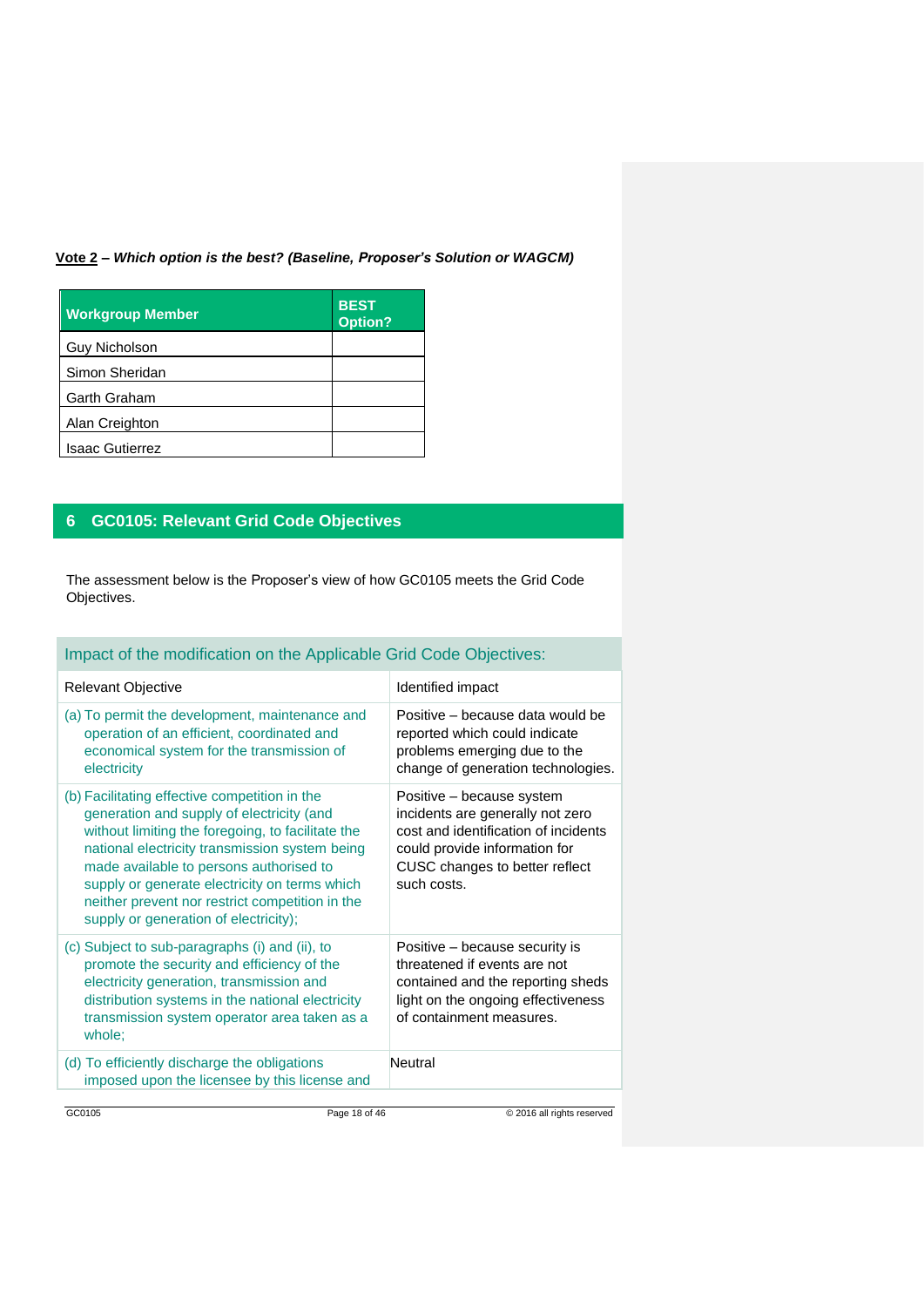| to comply with the Electricity Regulation and<br>any relevant legally binding decisions of the<br>European Commission and/or the Agency;<br>and |                                                                                                                                                      |
|-------------------------------------------------------------------------------------------------------------------------------------------------|------------------------------------------------------------------------------------------------------------------------------------------------------|
| (e) To promote efficiency in the implementation<br>and administration of the Grid Code<br>arrangements                                          | Positive – because the report has<br>been provided in the past but has<br>not been documented in the Grid<br>Code and not been clearly<br>specified. |

The benefits of publishing a System Incidents report have been recognised by the industry and the Grid Code Panel over the years as this reporting has already been implemented on an annual basis since 1997. The benefits are that the report. will help ensure that the Grid Code requirements are fit for purpose and will serve as an early warning if certain Grid Code requirements need to be reassessed as the transmission and distribution systems (together with the load and generation connected to them) changes as GB moves towards a low carbon economy.

#### **7 Implementation**

-

The Proposer's view is that the costs of producing a System Incidents report are already largely covered as the report has been produced on an annual basis since 1997 at an estimated cost of around £1000 (no more than £10,000). The proposal is that the requirement to produce a System Incidents report should be implemented as soon as practicable as National Grid ESO have made this report many times before.

Therefore, it is proposed that the legal text changes to the Grid Code will be implemented within ten Working Days of an Authority decision. In terms of the production of the report by National Grid  $ESO<sup>8</sup>$ , its publications on National Grid ESO's website and then its presentation to the GCRP, this will be done annually on or around the 14 November. To ensure openness and transparency for stakeholders, all system incidents for the period prior to<sup>9</sup> the implementation of this proposal will be reported in the first report.

**Commented [AMC2]:** Review depending on which solution is preferred

<sup>8</sup> For the avoidance of doubt; given the current (March 2018) deliberations about the separation of the System

Operation functions from the Transmission Owner parts of NGET; the obligation to produce the report will be placed upon the System Operation part of the separated business.

 $9$  The last report **ref** "ROCOF GCRP\_15-16" submitted to the GCRP covered the period up to [20/Nov/2016

GC0105 Page 19 of 46 © 2016 all rights reserved Thus, the first report will cover the period from that date onwards.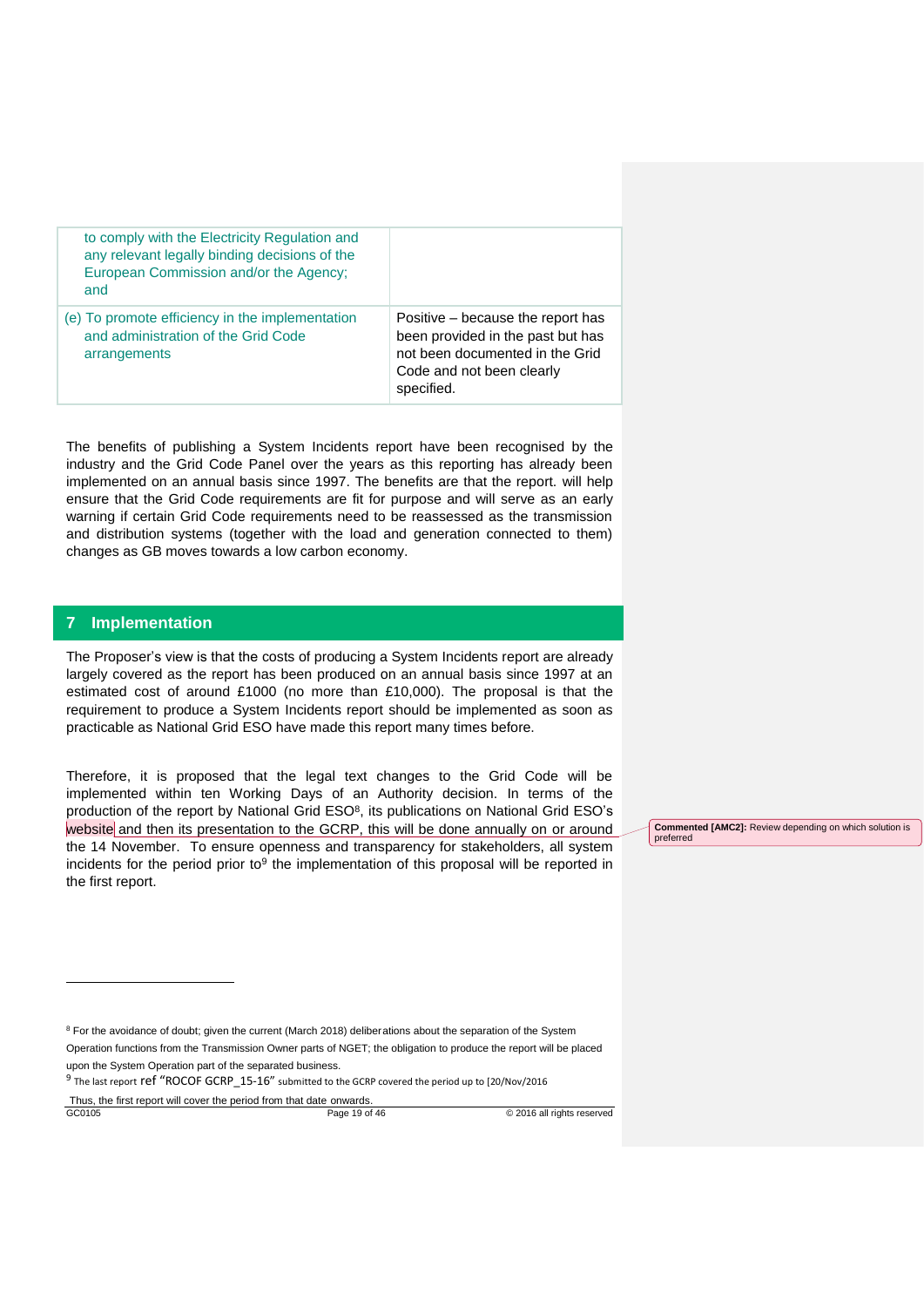# **8 Legal Text**

The Legal text for the Proposer's Solution is contained in Annex 7 of this report. The Legal Text to support the WAGCM is contained in Annex 8 of this report.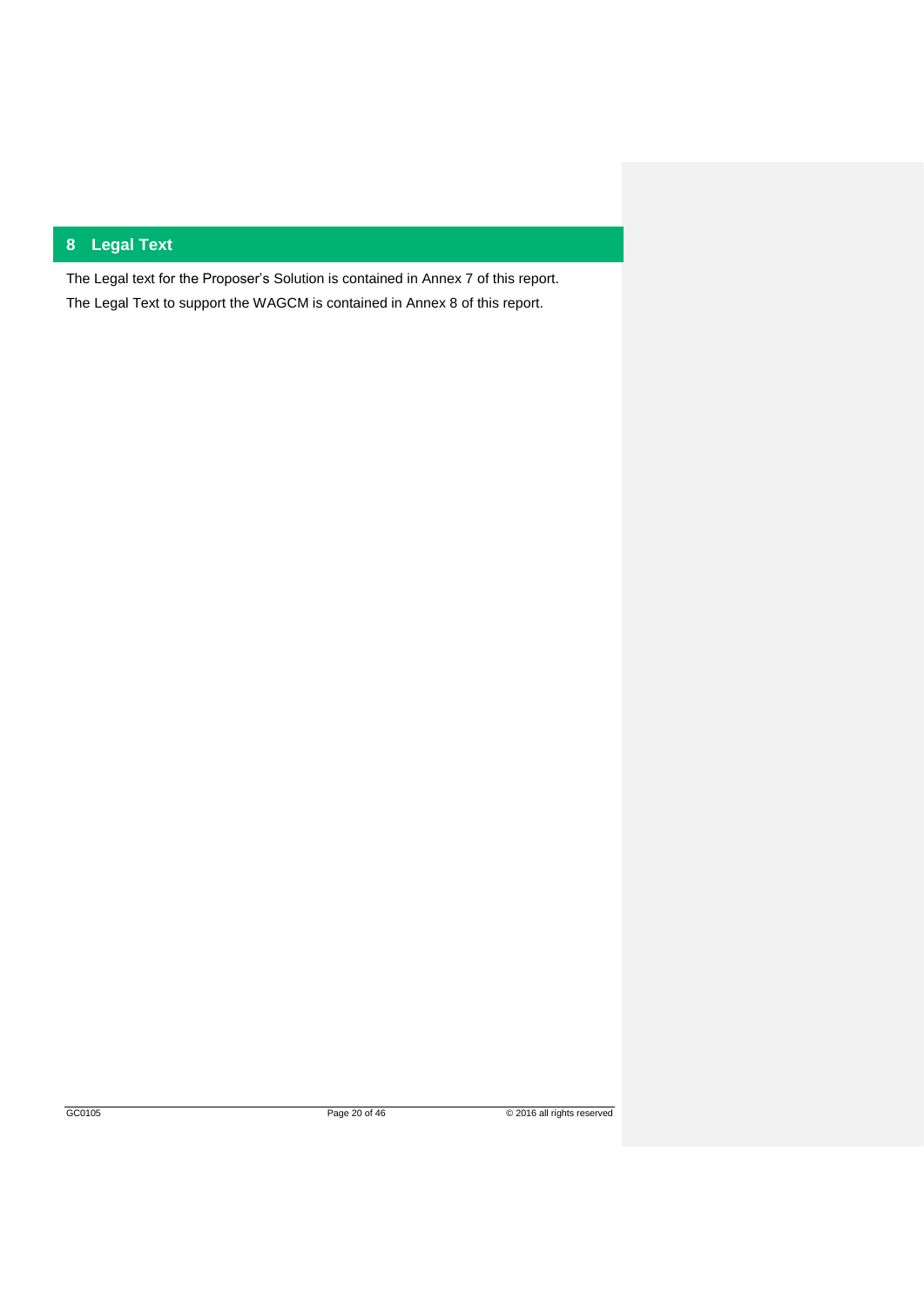**Annex 1: GC0105 Terms of Reference**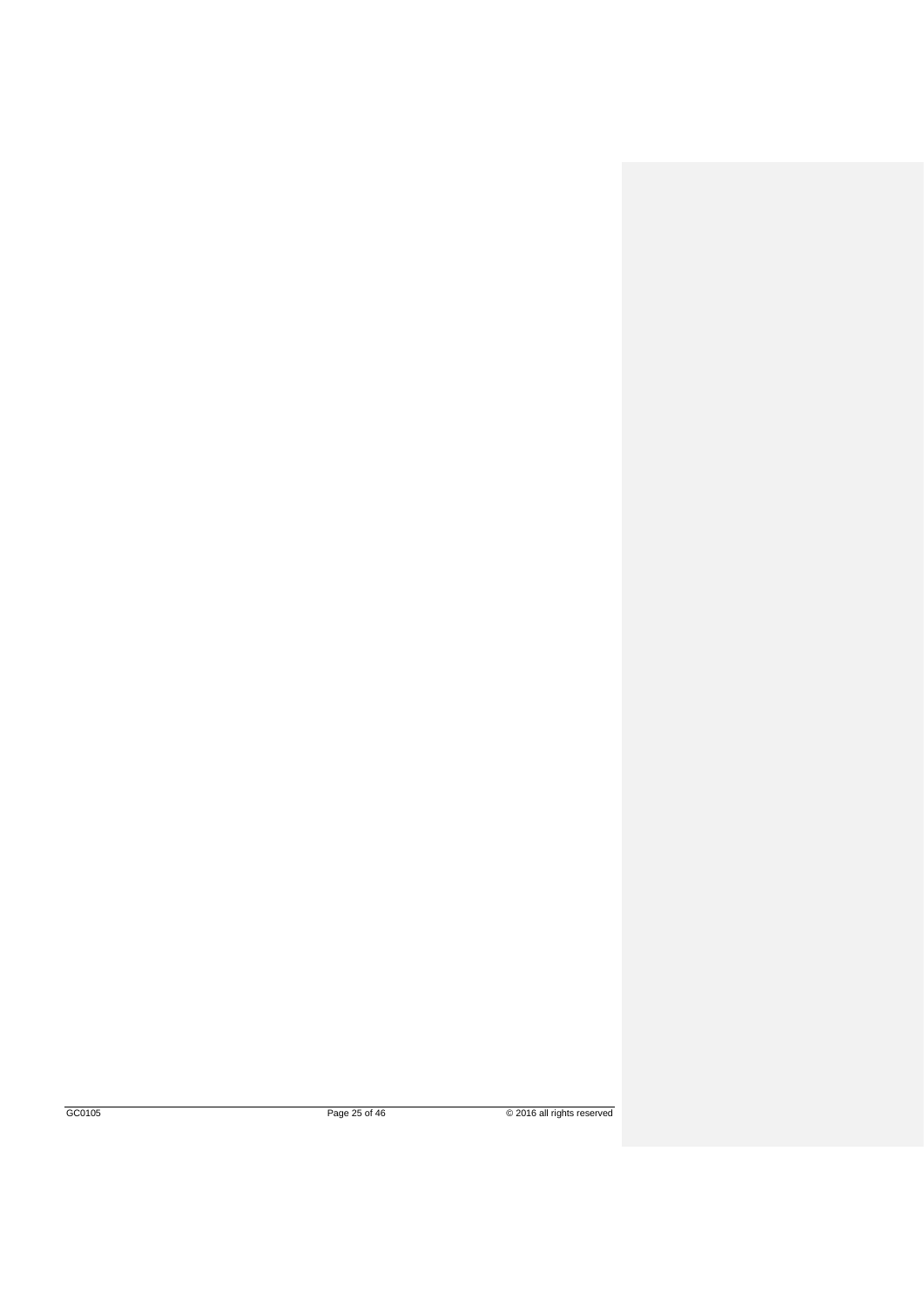**Annex 2: Most recent System Incidents report to GCRP in January 2017 ref ROCOF GCRP 15-16**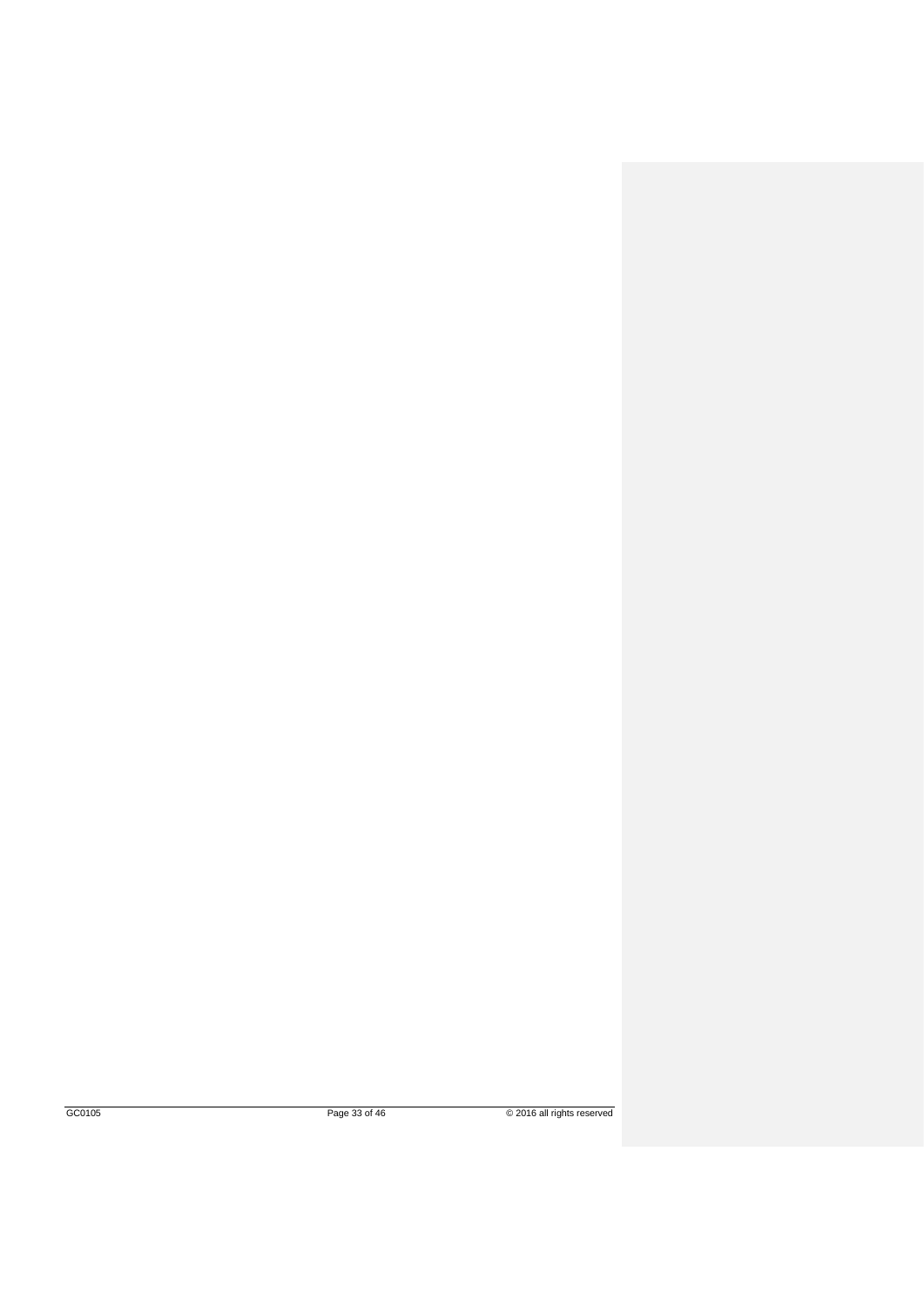**Annex 3: Proposer Presentation to Workgroup October 2018 "Examples of reporting"**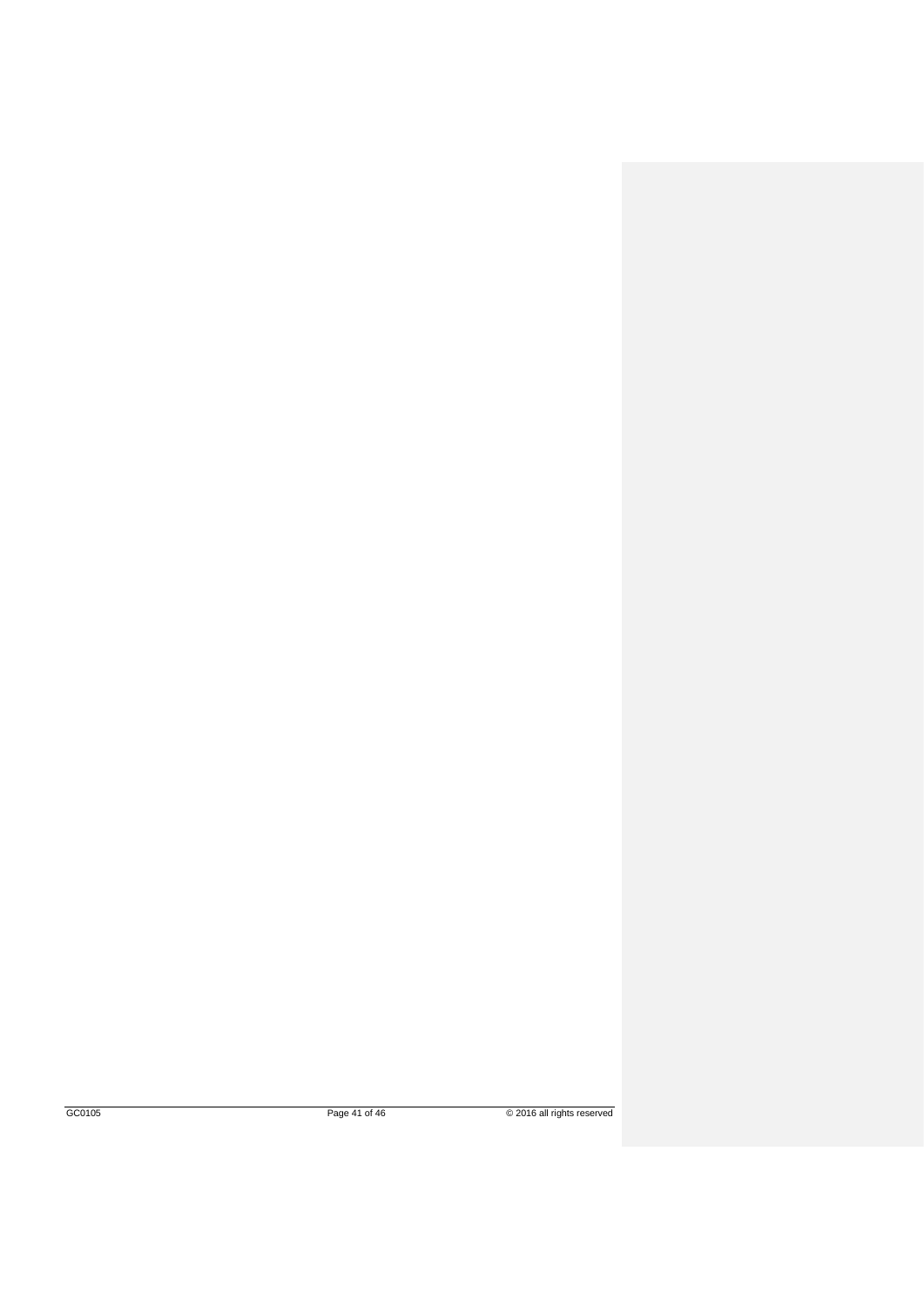## **Annex 4: NGET Proposed Workgroup Alternative Grid Code Modification (WAGCM)**

The following proposed WAGCM below was raised by National Grid ESO, this was subsequently voted upon by the Workgroup – see in particular Section 4 of this report for further details.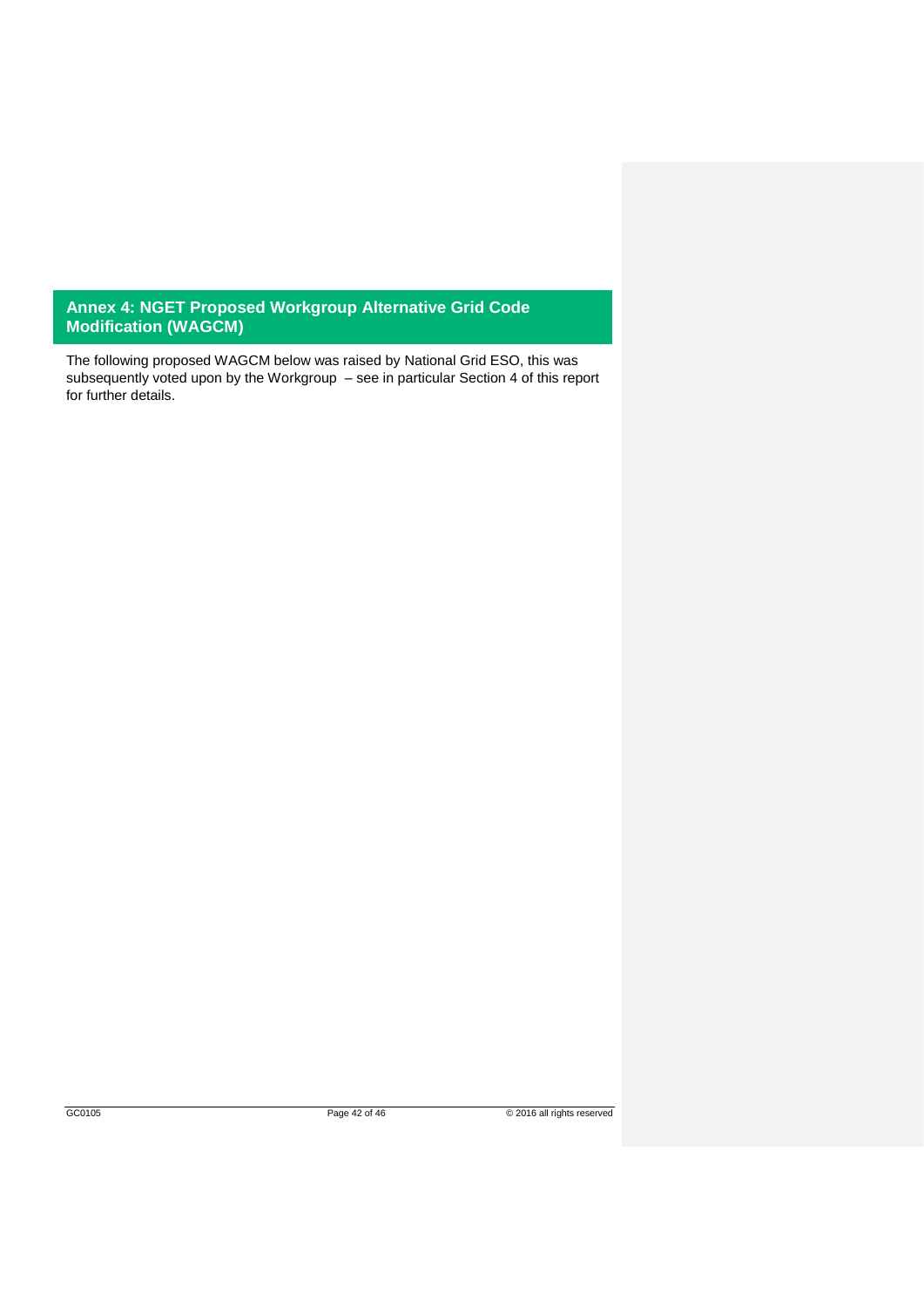**Annex 5: Workgroup Consultation Responses**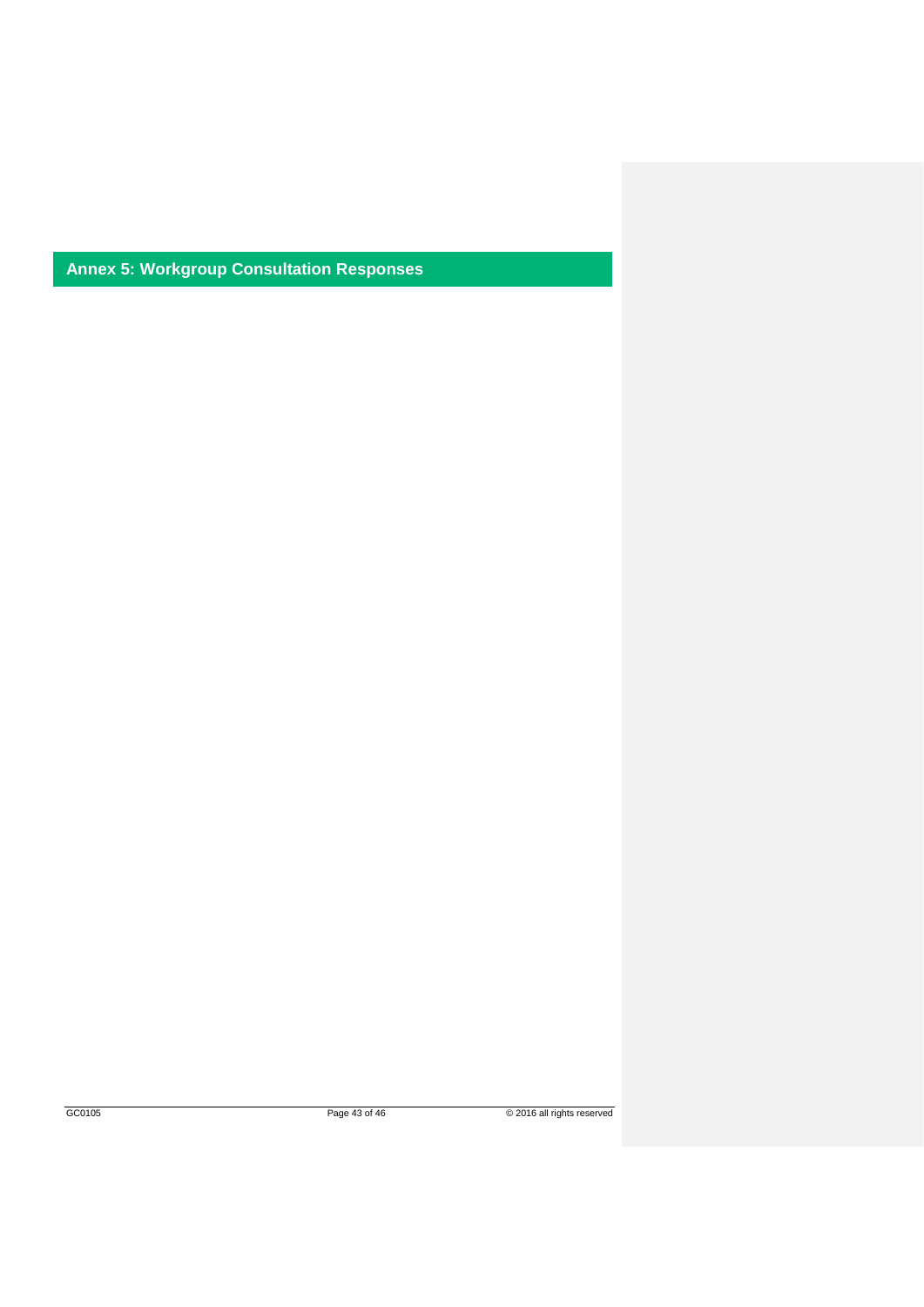

# **Annex 6: Workgroup Attendance Register**

The following is the attendance register for the Workgroup:

| <b>Name</b>                                  | Organisation                                    | <b>Role</b>             | 22/02/17 | 16/03/17 | 17/10/18 | 14/01/19 | 01/02/19 | 18/02/19 | 13/03/19 |  |
|----------------------------------------------|-------------------------------------------------|-------------------------|----------|----------|----------|----------|----------|----------|----------|--|
| <b>Guy Nicholson</b>                         | <b>Statkraft</b>                                | Proposer                | Attended | Attended | Attended | Attended | Attended | Attended | Attended |  |
| Rob Wilson<br>(22/02/17 –<br>16/03/17)       | National Grid System<br>Operator Representative | <b>Workgroup Member</b> | Attended | Attended | Attended | Attended | Attended | Attended | Attended |  |
| Simon Sheridan<br>$(16/03/17 -$<br>18/02/17) |                                                 |                         |          |          |          |          |          |          |          |  |
| Greg Heavens<br>(13/03/19)                   |                                                 |                         |          |          |          |          |          |          |          |  |
| Garth Graham                                 | <b>SSE</b>                                      | <b>Workgroup Member</b> | Attended | Attended | Attended | Attended | Attended | Attended | Attended |  |
| Alan Creighton                               | Northern Powergrid                              | <b>Workgroup Member</b> | Attended | Attended | Attended | Attended | Attended | Attended | Attended |  |
| Isaac Gutierrez                              | <b>Scottish Power</b>                           | Workgroup Member        | Attended | Attended | Attended | Attended | Attended | Absent   | Absent   |  |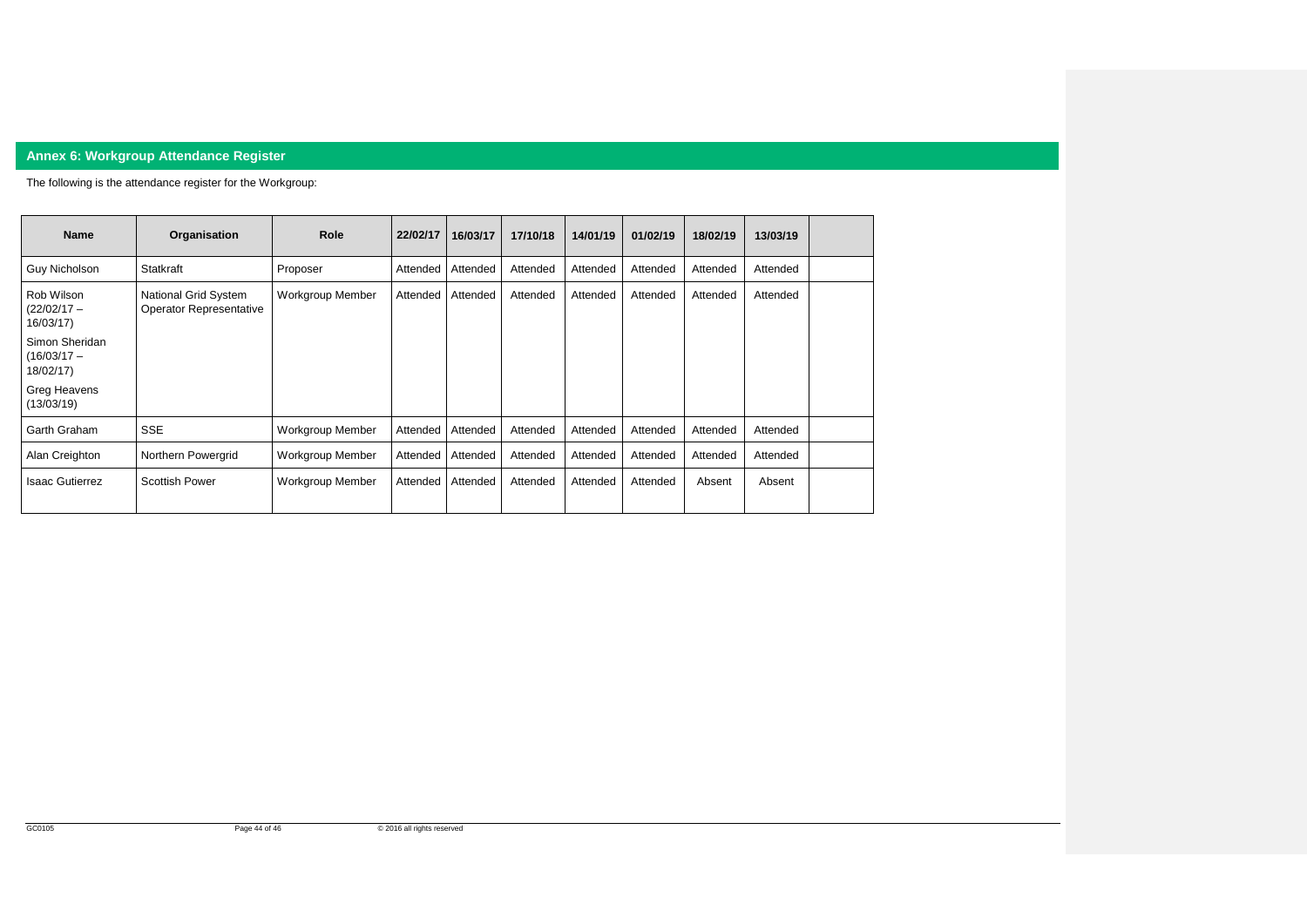**Annex 7: Proposer's Solution Legal Text**